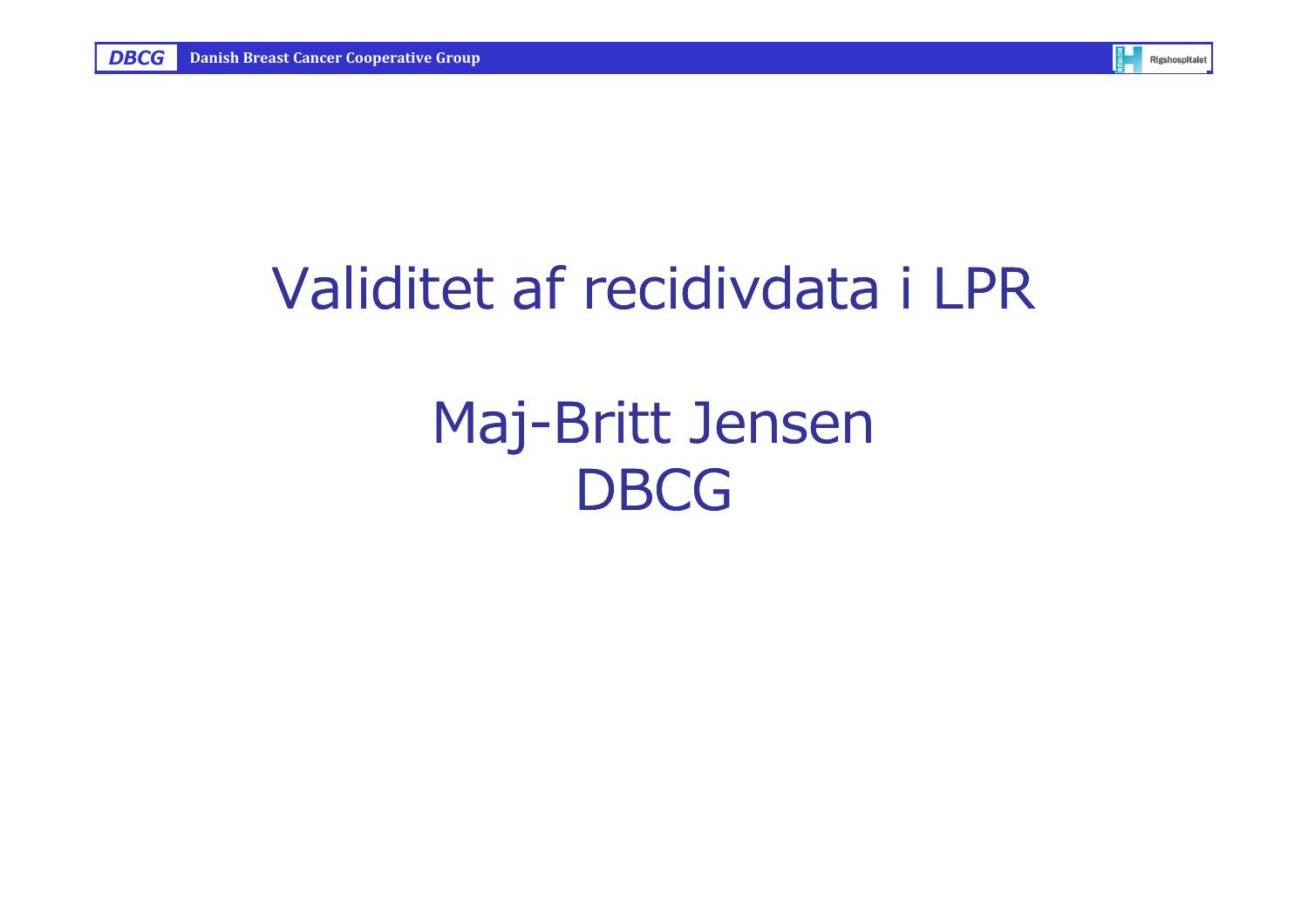

#### DBCG retningslinjer Opfølgning og kontrol

Patienter bør tilbydes klinisk kontrol hvert halve år i fem år og herefter kontrol én gang årligt i 5 år. Lavrisikopatienter kan afsluttes efter 3 år og overgå til screeningsmammografi.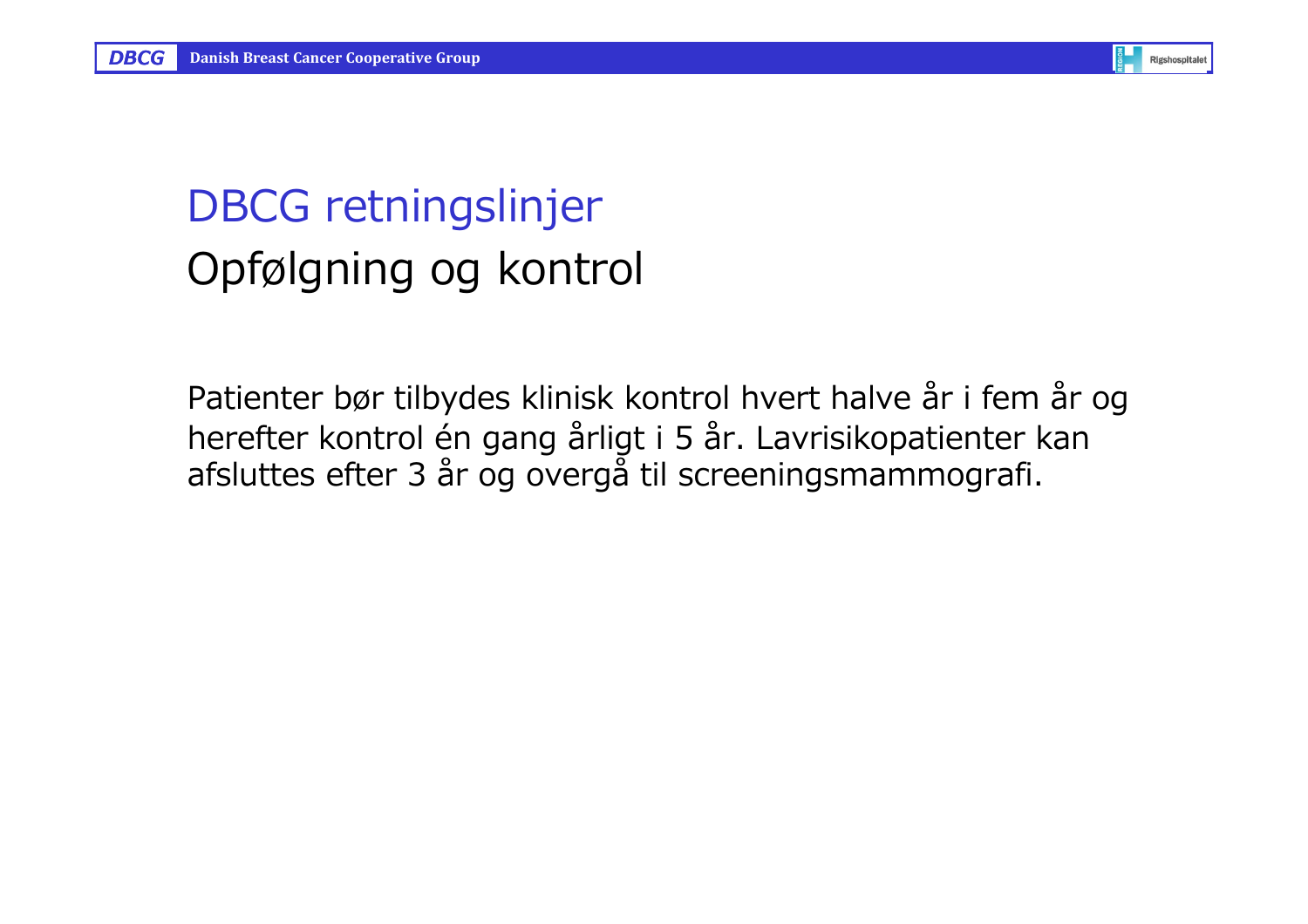Indikator 9:

DBCG patienter, der indgår i protokol, og som gennemfører DBCG's retningslinjer for opfølgningsprogram (opfølgning med indberetning til DBCG)

| Op<br>  2003-<br>2012 | <b>N</b> ævner | Tæller | Ej opf | <b>Andel</b> |
|-----------------------|----------------|--------|--------|--------------|
| Højrisiko             | 28131          | 21324  | 6807   | 76 %         |
| Lavrisiko             | 6154           | 4504   | 1650   | 73 %         |

| 2013     | <b>Antal</b> |                       |
|----------|--------------|-----------------------|
| Protokol |              |                       |
|          | 140 (3.6%)   |                       |
| Lav      | 260 (6.7%)   |                       |
| Høj      | 3460 (89.6%) | B 1380, C 1610, D 470 |

Web-baseret rykkersystemAutomatisk datafangst fra andre registre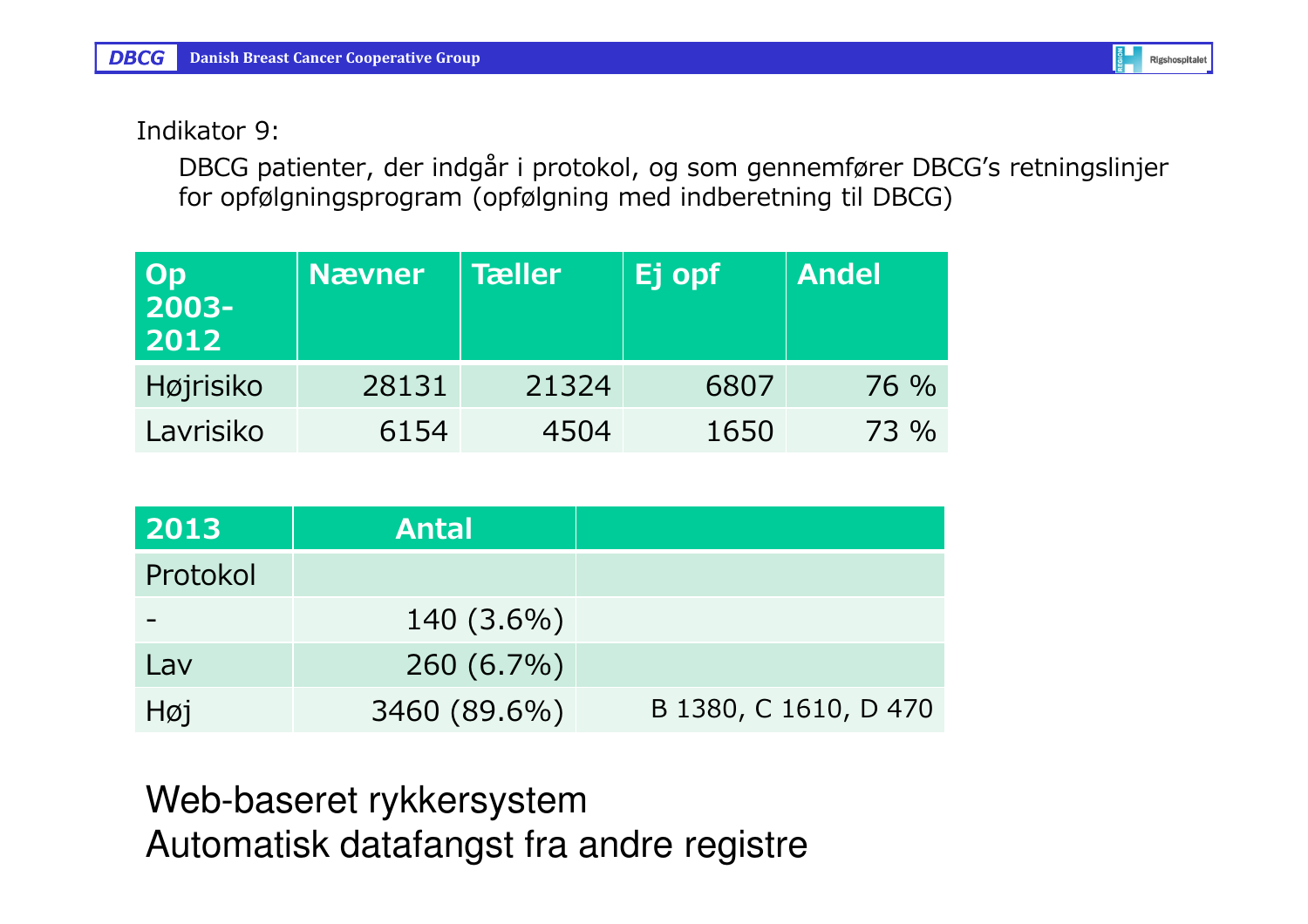| <b>Rigshospitalet</b> |
|-----------------------|
|                       |

# Opgørelse 2006 af DBCG 89-A protokollen

| <b>Fund</b><br><b>LPR</b><br>$\ast$ | <b>On</b><br><b>study</b> | Ophør<br>$10$ år | <b>Ophør</b> | Fejl<br>flow | <b>Recidiv</b> | $\ $ A.mal.    | <b>Død</b> | <b>Total</b> |
|-------------------------------------|---------------------------|------------------|--------------|--------------|----------------|----------------|------------|--------------|
|                                     | 1797                      | 1338             | 2379         | 409          | 573            | $\overline{4}$ | 371        | 6871         |
| $\pm$                               | 122                       | 129              | 654          | 64           | 881            | 158            | 190        | 2198         |
| <b>Total</b>                        | 1919                      | 1467             | 3033         | 473          | 1454           | 162            | 561        | 9069         |

\*tidligste forekomst af: diagnose brystkræft med tillægsdiagnose for recidiv hhv modsidig, enhver anden kræftdiagnose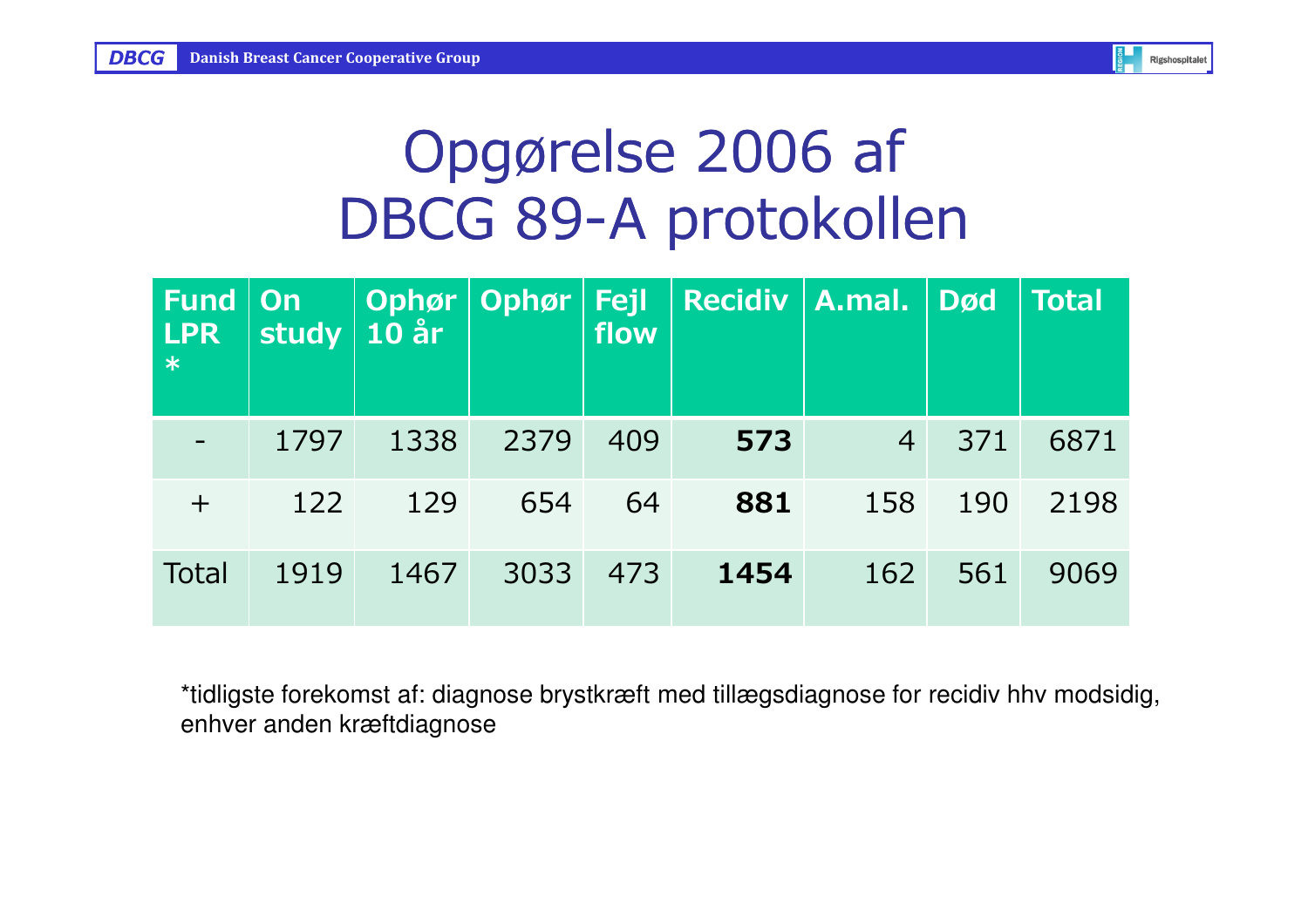

# Projekt 2011

Evaluering af hændelser i BIG 1-98 og DBCG 89BD

- DBCG database
- LPR udtræk

vs

- BIG 1-98 monitoreret database (guld standard)
- DBCG 89B+D status skemaer (guld standard)

BIG 1-98 Postmenopausale, ET, 1998-2003Industrifinansieret, dataindsamling IBCSG

DBCG 89B Præmenopausale CMF/OA 1989-1996DBCG 89D Præ- og postmenop CMF/CEF 1989-1996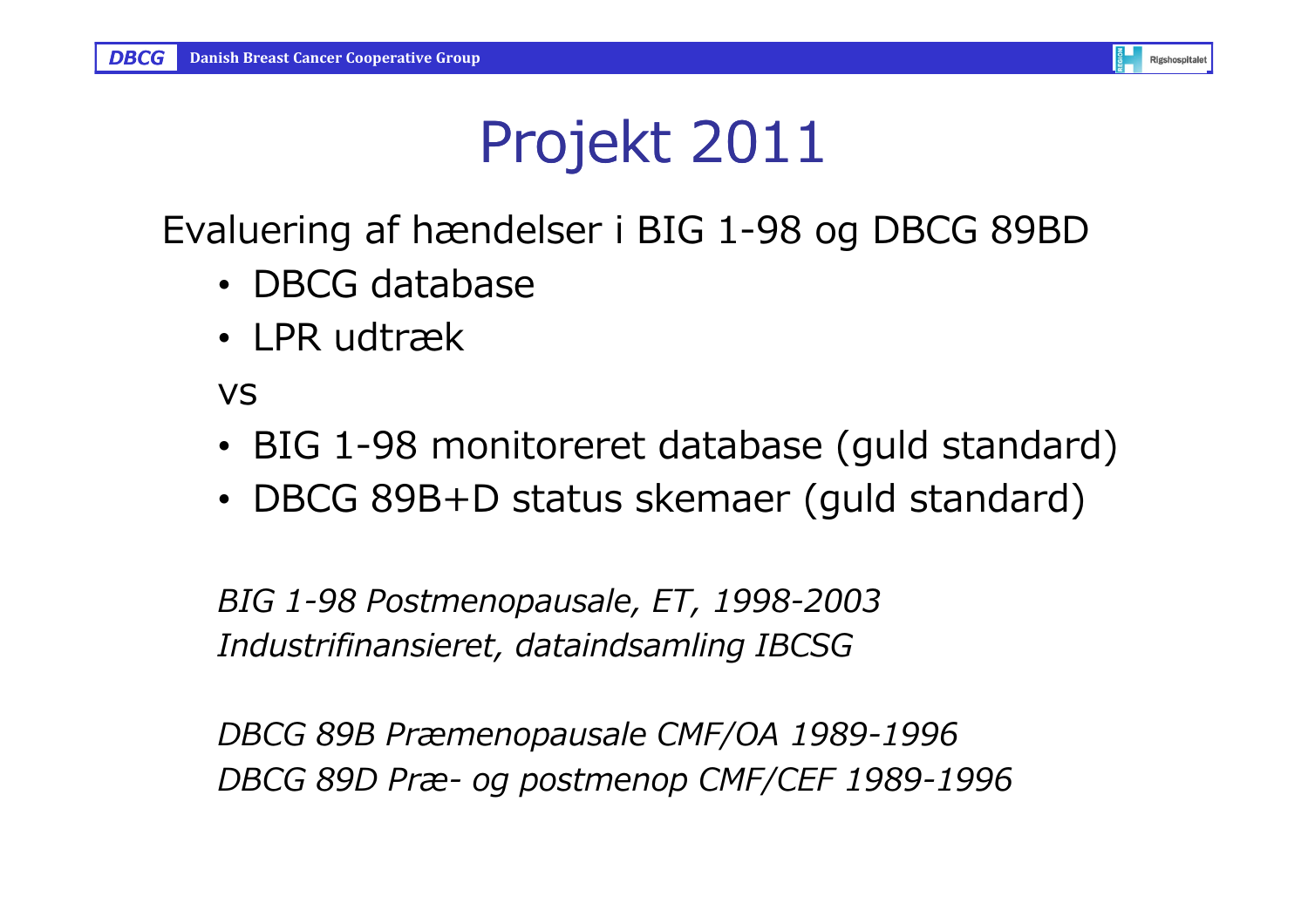

# Projekt 2011

LPR algoritme, defineres uafhængigt DBCG:Mette Nørgaard, Deidre Cronin Fenton, KEA

"..the DBCG recurrence data are not easily identified from the other registry sources."

Maj 2014 modtages data, ud fra LPR/Patobank: "Recidiv, lokoregional" "Ny brystkræft" "Anden malign sygdom" Der er således ingen registreringer af fjernrecidiv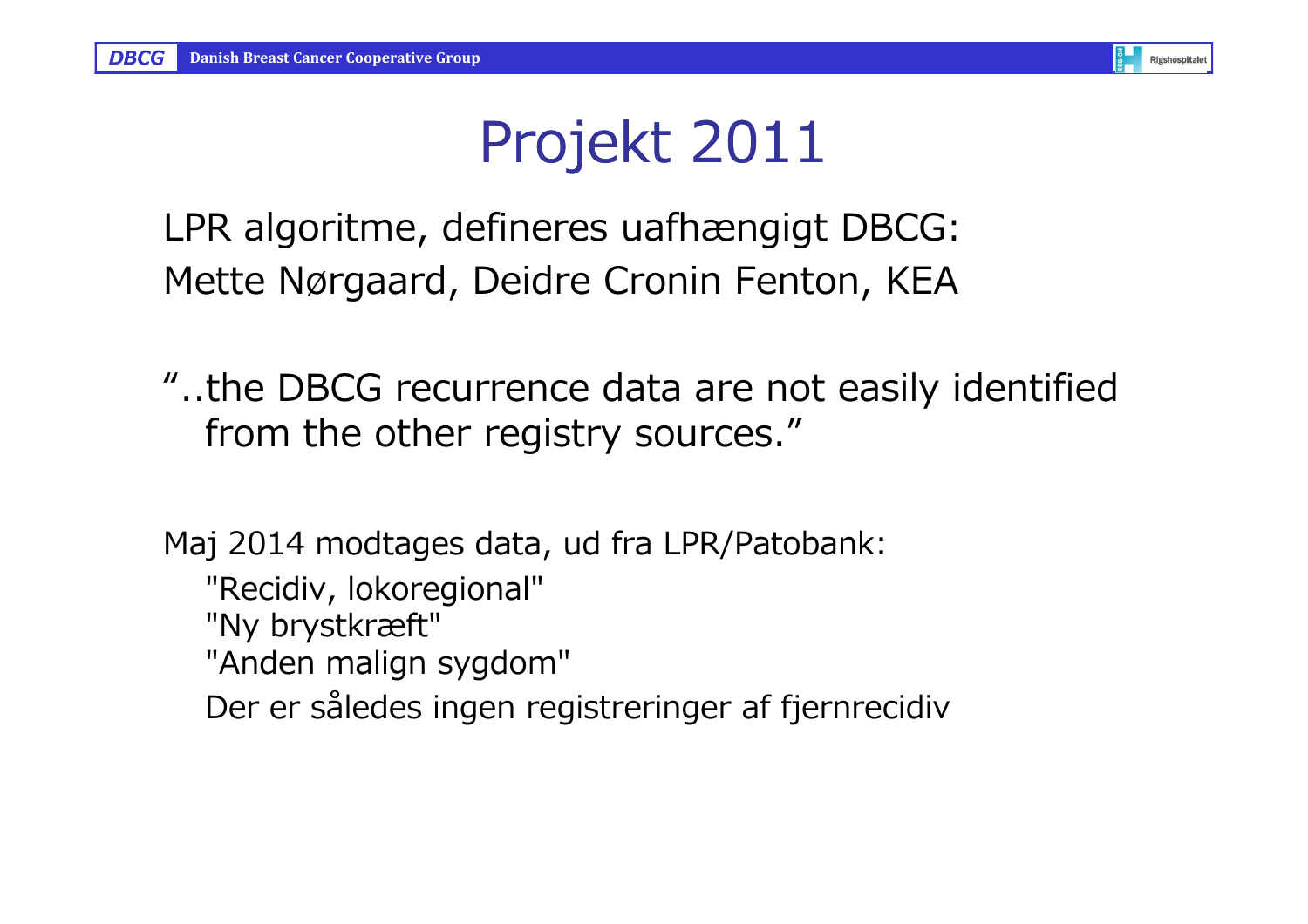

# Resultater BIG 1-98

N=1396 patienterIndgået 1998-20031 pt randomiseret, udenfor protokol

1. hændelse  $0-10$  år  $>$  operation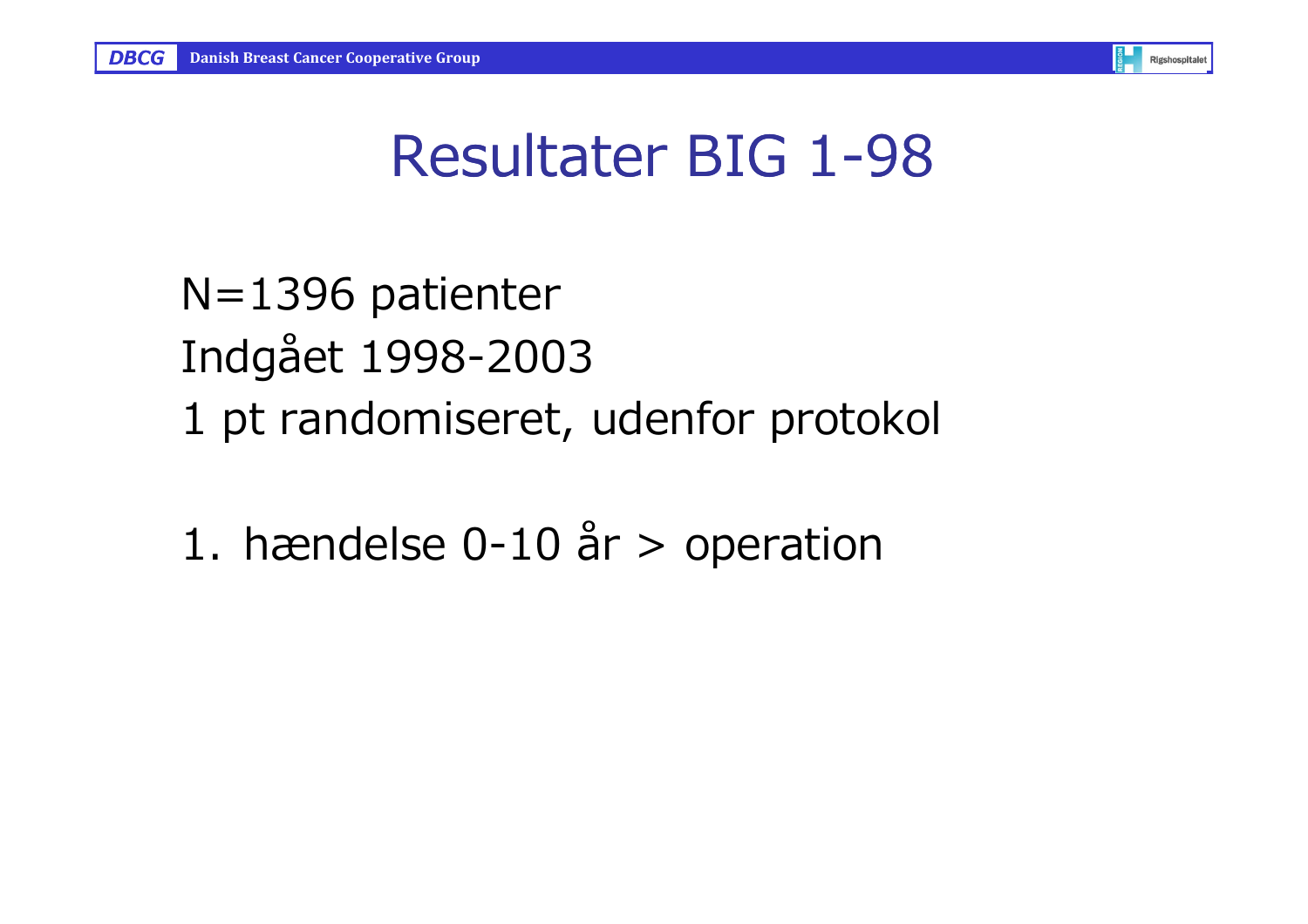

| GS          |      |
|-------------|------|
| LR          | 42   |
| <b>CBC</b>  | 36   |
| DM          | 242  |
| AМ          | 108  |
| <b>Død</b>  | 70   |
| <b>Cens</b> | 898  |
| Total       | 1396 |

**GS** Guld standard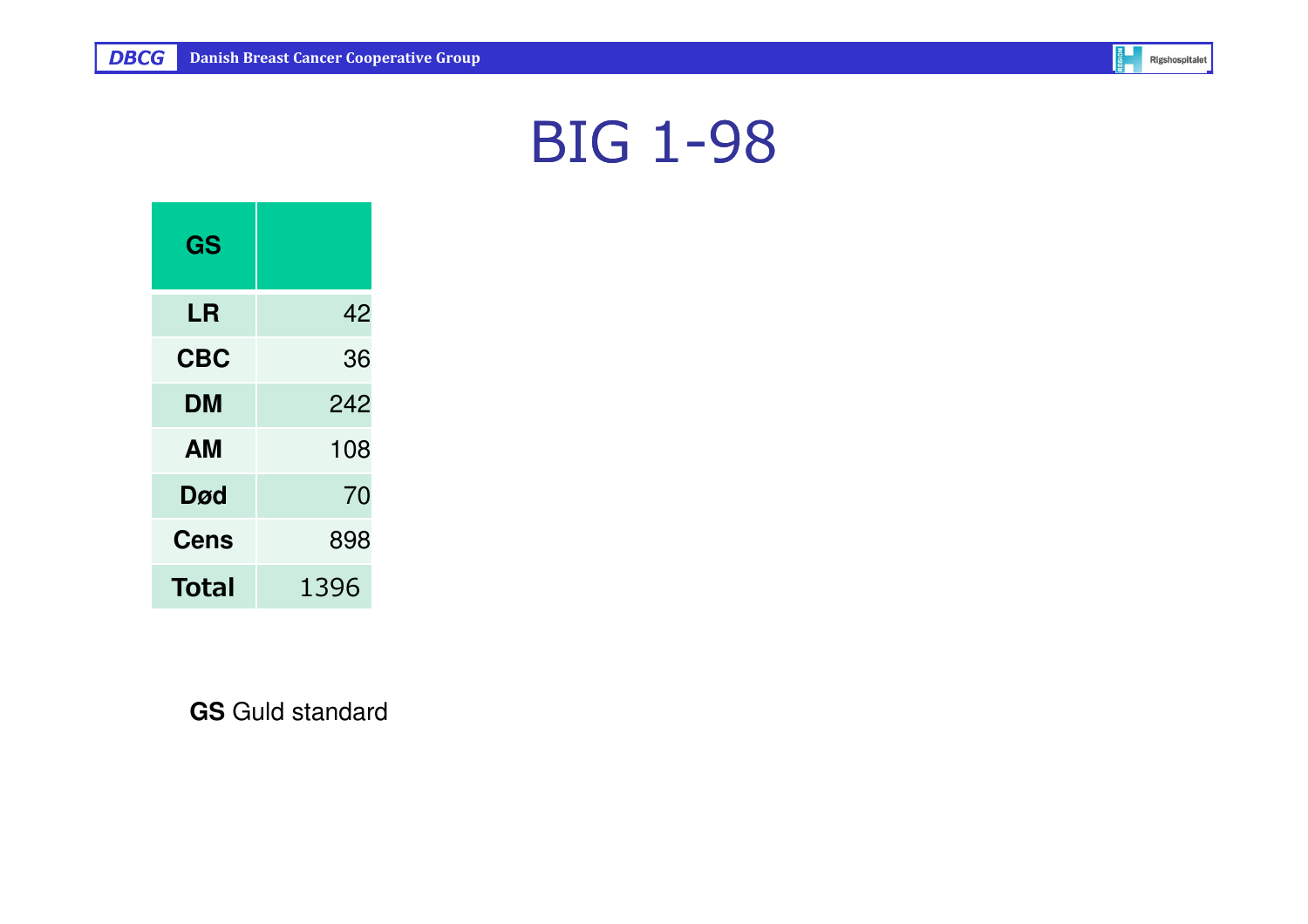

| <b>GS</b>        |      |                | <b>LPR</b>     |                |                |                 |  |  |  |  |  |  |
|------------------|------|----------------|----------------|----------------|----------------|-----------------|--|--|--|--|--|--|
|                  |      | <b>LR</b>      | CBC AM         |                |                | <b>Død Cens</b> |  |  |  |  |  |  |
| <b>LR</b>        | 42   | 10             | 3              | 15             | 11             | 3               |  |  |  |  |  |  |
| <b>CBC</b>       | 36   | $\overline{0}$ | 33             | $\overline{0}$ | $\mathbf 1$    | $\overline{2}$  |  |  |  |  |  |  |
| <b>DM</b>        | 242  | $\overline{0}$ | 2              | 95             | 117            | 28              |  |  |  |  |  |  |
| <b>AM</b>        | 108  | $\overline{0}$ | $\mathbf{1}$   | 96             | 6              | 5               |  |  |  |  |  |  |
| <b>Død</b>       | 70   | $\overline{0}$ | $\overline{0}$ | 5              | 65             | $\overline{0}$  |  |  |  |  |  |  |
| <b>Cens</b>      | 898  | $\overline{0}$ | $\overline{2}$ | 36             | $\overline{7}$ | 853             |  |  |  |  |  |  |
| <b>Tot</b><br>al | 1396 | 10             | 41             | 247            | 207            | 891             |  |  |  |  |  |  |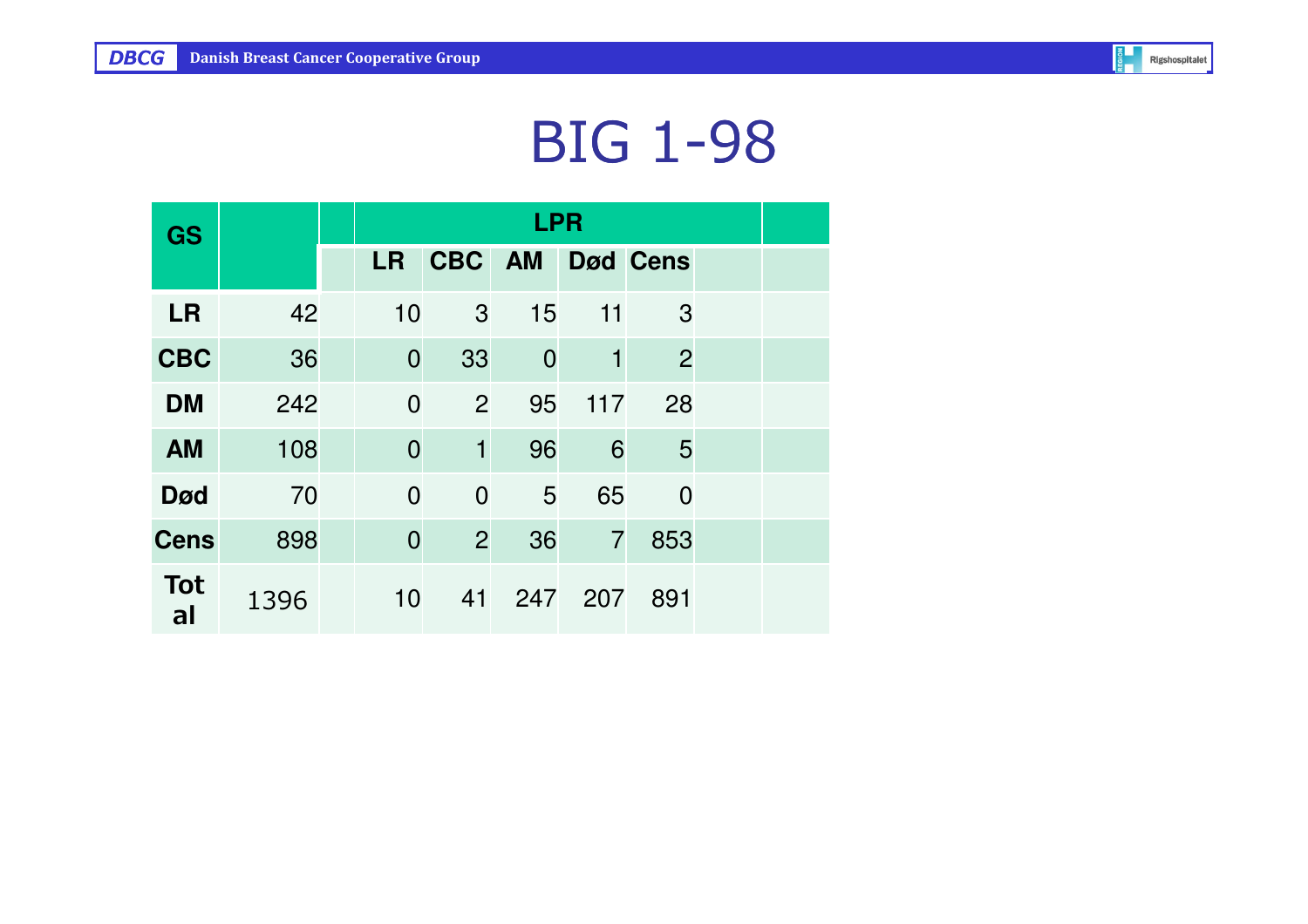

| <b>GS</b>        |      |                | <b>LPR</b>     |                |                |                |  |  |  |  |  |  |  |
|------------------|------|----------------|----------------|----------------|----------------|----------------|--|--|--|--|--|--|--|
|                  |      | <b>LR</b>      | CBC AM         |                |                | Død Cens       |  |  |  |  |  |  |  |
| <b>LR</b>        | 42   | 10             | 3              | 15             | 11             | 3              |  |  |  |  |  |  |  |
| <b>CBC</b>       | 36   | $\overline{0}$ | 33             | $\overline{0}$ | 1              | $\overline{2}$ |  |  |  |  |  |  |  |
| <b>DM</b>        | 242  | $\overline{0}$ | 2              | 95             | 117            | 28             |  |  |  |  |  |  |  |
| <b>AM</b>        | 108  | $\overline{0}$ | $\mathbf{1}$   | 96             | 6              | 5              |  |  |  |  |  |  |  |
| <b>Død</b>       | 70   | $\overline{0}$ | $\overline{0}$ | 5              | 65             | $\overline{0}$ |  |  |  |  |  |  |  |
| <b>Cens</b>      | 898  | $\mathbf 0$    | $\overline{2}$ | 36             | $\overline{7}$ | 853            |  |  |  |  |  |  |  |
| <b>Tot</b><br>al | 1396 | 10             | 41             | 247            | 207            | 891            |  |  |  |  |  |  |  |

#### N=204+853=1057 E=498

Sensitivitet – True Positive Rate – 204/498 = 41%Overensstemmelse 1057/1396 = 76%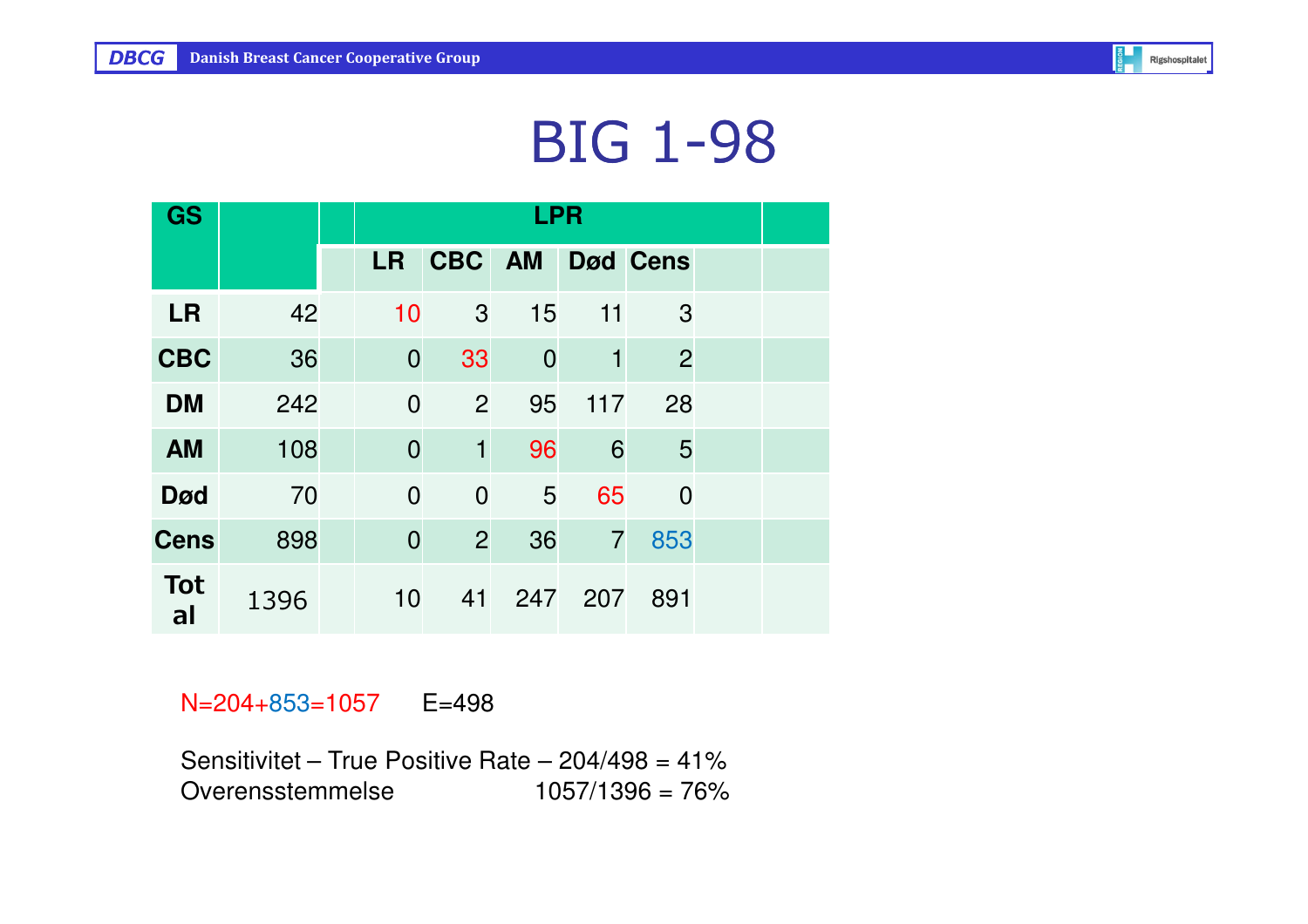| <b>GS</b>    |      |                |                | <b>LPR</b>     |                |                 | <b>DBCG</b>    |                |                |                |                |                 |                |  |
|--------------|------|----------------|----------------|----------------|----------------|-----------------|----------------|----------------|----------------|----------------|----------------|-----------------|----------------|--|
|              |      | <b>LR</b>      | <b>CBC</b>     | <b>AM</b>      |                | <b>Død Cens</b> | <b>LR</b>      | <b>CBC</b>     | <b>DM</b>      | <b>AM</b>      |                | <b>Død Cens</b> | $-P$           |  |
| <b>LR</b>    | 42   | 10             | 3              | 15             | 11             | 3               | 25             | $\overline{0}$ | 11             | $\overline{0}$ | 3              | 3               | $\overline{0}$ |  |
| <b>CBC</b>   | 36   | $\overline{0}$ | 33             | $\overline{0}$ | $\mathbf{1}$   | $\overline{2}$  | $\overline{0}$ | 34             | $\overline{0}$ | $\overline{0}$ | $\overline{0}$ | $\overline{2}$  | $\overline{0}$ |  |
| <b>DM</b>    | 242  | $\overline{0}$ | $\overline{2}$ | 95             | 117            | 28              | 5              | 2 <sup>1</sup> | 147            | 5              | 61             | 22              | $\overline{0}$ |  |
| <b>AM</b>    | 108  | $\overline{0}$ | 1              | 96             | 6              | 5               | $\overline{0}$ | 1              | 6              | 51             | 25             | 25              | $\overline{0}$ |  |
| <b>Død</b>   | 70   | $\overline{0}$ | $\overline{0}$ | 5              | 65             | $\overline{0}$  | $\overline{0}$ | $\overline{0}$ | 1              | $\overline{0}$ | 60             | 9               | $\overline{0}$ |  |
| <b>Cens</b>  | 898  | $\overline{0}$ | $\overline{2}$ | 36             | $\overline{7}$ | 853             | $\overline{0}$ | $\overline{0}$ | $\overline{2}$ | 3              | $\overline{2}$ | 890             |                |  |
| <b>Total</b> | 1396 | 10             | 41             | 247            | 207            | 891             | 30             | 37             | 167            | 59             | 151            | 951             |                |  |

N=204+853=1057 E=498

Sensitivitet – True Positive Rate – 204/498 = 41% $1057/1396 = 76%$ Overensstemmelse

+GS –LPR 38, -GS +LPR 45, ++ 256

#### N=317+890=1207 E=498

Sensitivitet 307/498 = 62%Overensstemmelse 1207/1396 = 86%

+GS –DBCG 61, -GS +D 7, ++ 120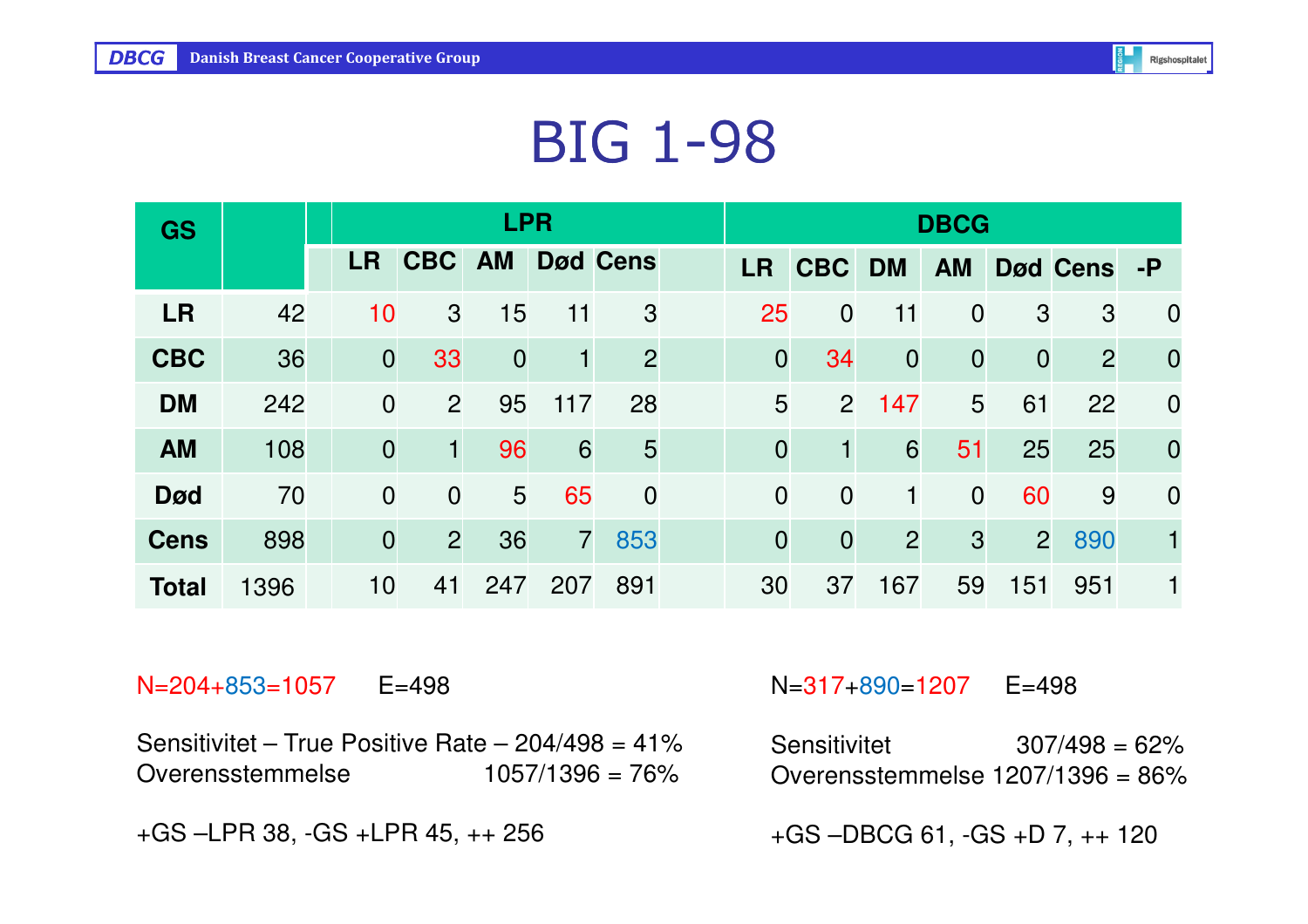| <b>GS</b>    |      |                |                | <b>LPR</b>     |                |                 | <b>DBCG</b>    |                |                |                |                |                 |                |  |
|--------------|------|----------------|----------------|----------------|----------------|-----------------|----------------|----------------|----------------|----------------|----------------|-----------------|----------------|--|
|              |      | <b>LR</b>      | <b>CBC</b>     | <b>AM</b>      |                | <b>Død Cens</b> | <b>LR</b>      | <b>CBC</b>     | <b>DM</b>      | <b>AM</b>      |                | <b>Død Cens</b> | $-P$           |  |
| <b>LR</b>    | 42   | 10             | 3              | 15             | 11             | 3               | 25             | $\overline{0}$ | 11             | $\overline{0}$ | 3              | 3               | $\overline{0}$ |  |
| <b>CBC</b>   | 36   | $\overline{0}$ | 33             | $\overline{0}$ | $\mathbf 1$    | $\overline{2}$  | $\overline{0}$ | 34             | $\overline{0}$ | $\overline{0}$ | $\mathbf 0$    | $\overline{2}$  | $\overline{0}$ |  |
| <b>DM</b>    | 242  | $\overline{0}$ | $\overline{2}$ | 95             | 117            | 28              | 5              | $\overline{2}$ | 147            | $\overline{5}$ | 61             | 22              | $\overline{0}$ |  |
| <b>AM</b>    | 108  | $\overline{0}$ | 1              | 96             | 6              | 5               | $\overline{0}$ | 1              | 6              | 51             | 25             | 25              | $\overline{0}$ |  |
| <b>Død</b>   | 70   | $\overline{0}$ | $\overline{0}$ | 5              | 65             | $\overline{0}$  | $\overline{0}$ | $\overline{0}$ | $\mathbf{1}$   | $\overline{0}$ | 60             | 9               | $\overline{0}$ |  |
| <b>Cens</b>  | 898  | $\overline{0}$ | $\overline{2}$ | 36             | $\overline{7}$ | 853             | $\overline{0}$ | $\overline{0}$ | $\overline{2}$ | $\mathbf{3}$   | $\overline{2}$ | 890             |                |  |
| <b>Total</b> | 1396 | 10             | 41             | 247            | 207            | 891             | 30             | 37             | 167            | 59             | 151            | 951             |                |  |

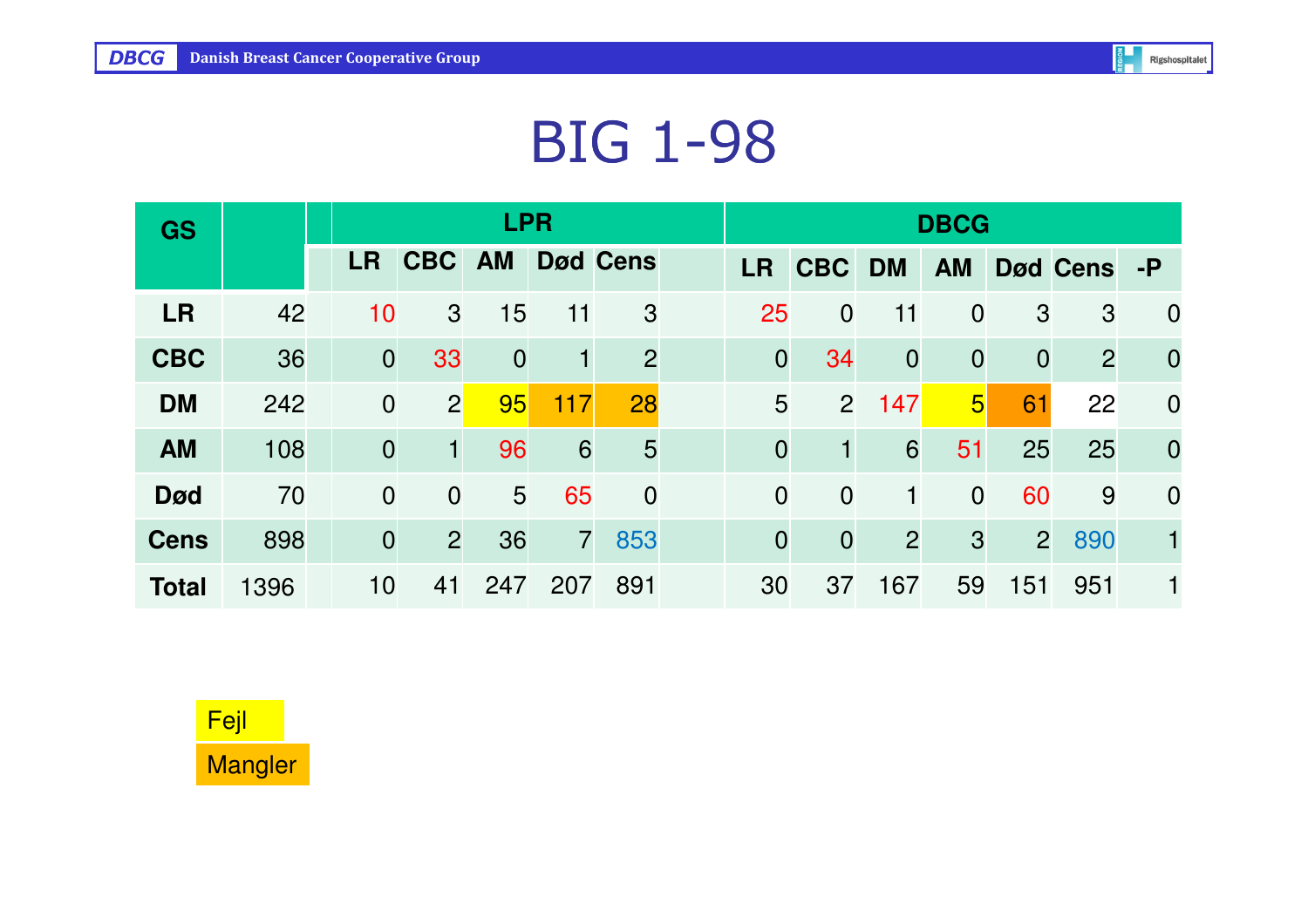

# BIG 1-98 +/- 30 dg

| <b>GS</b>    |      | <b>LPR</b> |                  |                |                |                |          | <b>DBCG</b>    |                |                |                |                |              |  |  |  |
|--------------|------|------------|------------------|----------------|----------------|----------------|----------|----------------|----------------|----------------|----------------|----------------|--------------|--|--|--|
|              |      |            | <b>LR</b>        | CBC AM         |                |                | Død Cens | <b>LR</b>      | CBC DM         |                | <b>AM</b>      |                | Død Cens - P |  |  |  |
| <b>LR</b>    | 42   |            | 7<br>10          | $\mathbf{3}$   | 6              |                |          | 23<br>25       | $\overline{0}$ | 6              | $\overline{0}$ | 1              |              |  |  |  |
| <b>CBC</b>   | 36   |            | $\overline{0}$   | 31<br>33       | $\overline{0}$ | $\overline{0}$ |          | $\overline{0}$ | 28<br>34       | $\overline{0}$ | $\mathbf 0$    | $\overline{0}$ |              |  |  |  |
| <b>DM</b>    | 242  |            | $\mathbf 0$      | $\mathbf{1}$   | 56<br>95       | 17<br>117      |          | $\overline{4}$ | $\mathbf{1}$   | 121<br>147     | 5              | 13             |              |  |  |  |
| <b>AM</b>    | 108  |            | $\overline{0}$   | $\mathbf{1}$   | 74<br>96       | 5              |          | $\overline{0}$ |                | 3              | 39<br>51       | 12             |              |  |  |  |
| <b>Død</b>   | 70   |            | $\boldsymbol{0}$ | $\overline{0}$ | $\overline{0}$ | 65<br>65       |          | $\overline{0}$ | $\overline{0}$ | 1              | $\overline{0}$ | 60<br>60       |              |  |  |  |
| Cens         | 898  |            |                  |                |                |                |          |                |                |                |                |                |              |  |  |  |
| <b>Total</b> | 1396 |            |                  |                |                |                |          |                |                |                |                |                |              |  |  |  |

 $N=204$  ->  $N=177$ 

 $N=317 - N=271$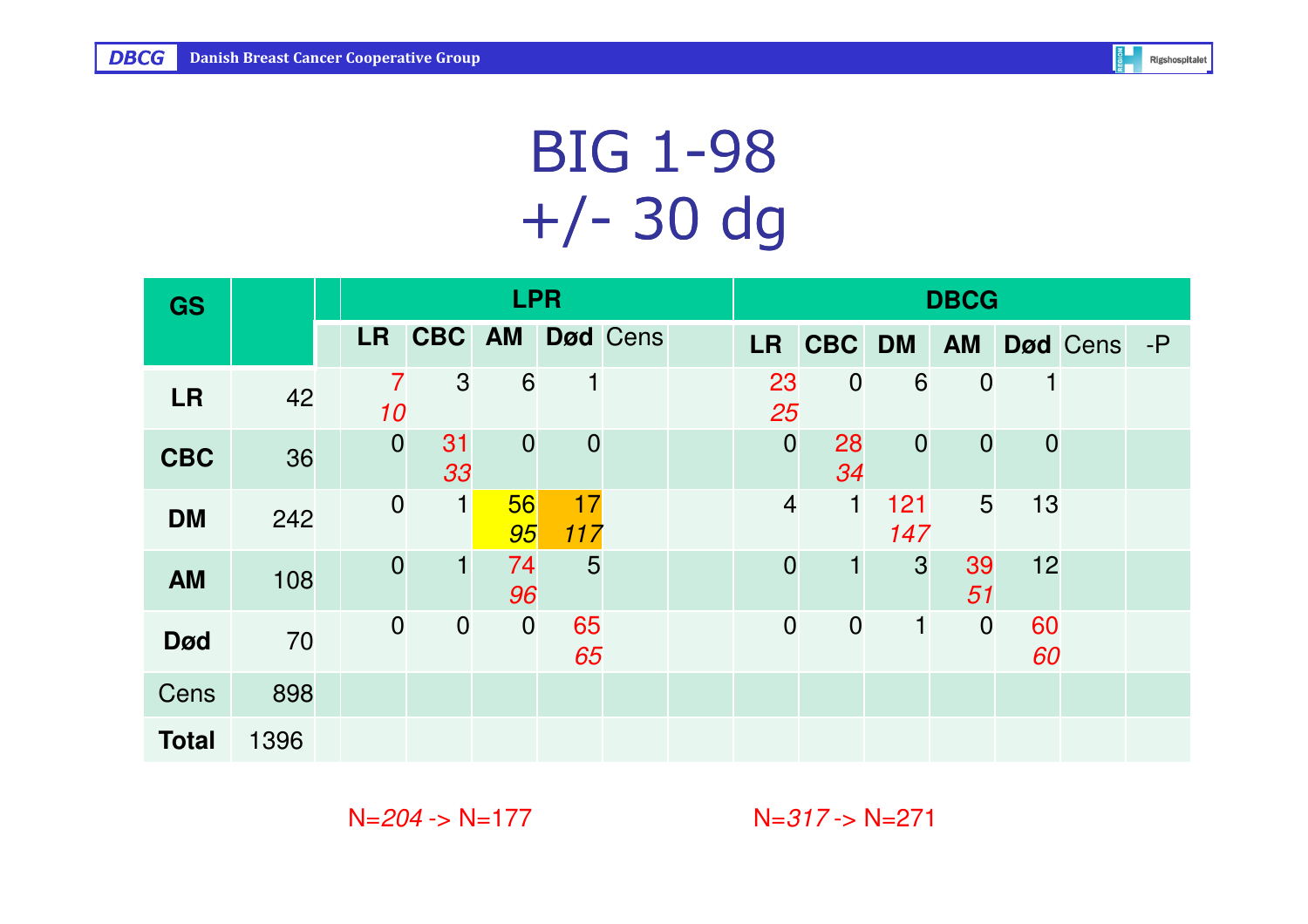# ResultaterDBCG 89 B D

Rand 89D N=980 Rand 89B N=532 Selvv 89B N=1055Dubletter N=6 $N = 2561$  $I$  alt  $\equiv$ 

|          | -LPR           | $+$ LPR | Total |
|----------|----------------|---------|-------|
| - GS     |                | 74      | 74    |
| $+$ GS   | $\overline{4}$ | 2483    | 2487  |
| Total    | $\overline{4}$ | 2557    | 2561  |
|          |                |         |       |
| peration |                |         |       |

N=19 udenfor protokol

1. hændelse 0-10 år > operation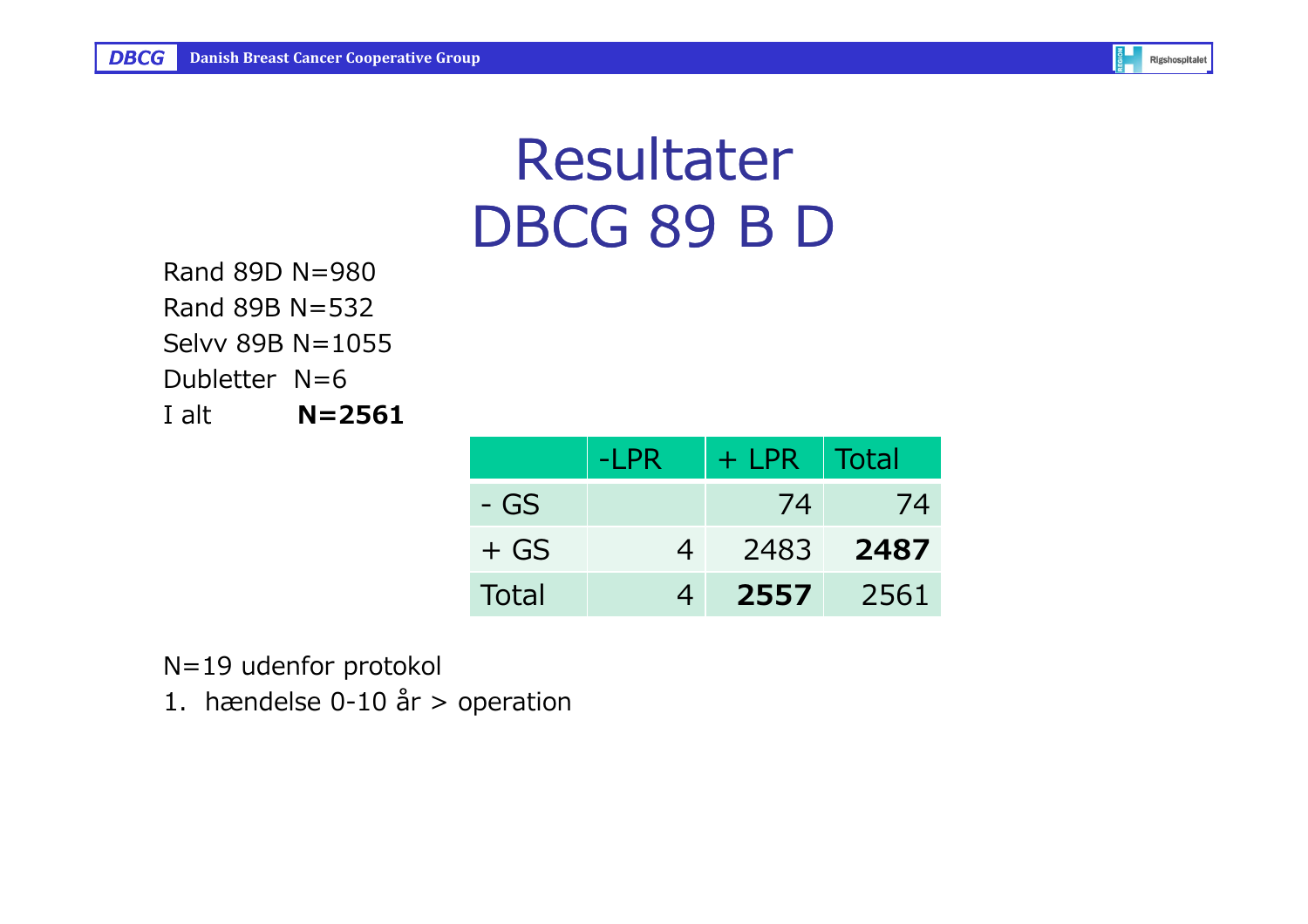

| GS          |      |
|-------------|------|
|             |      |
| LR          | 322  |
| <b>CBC</b>  | 85   |
| DM          | 649  |
| AМ          | 50   |
| Død         | 35   |
| <b>Cens</b> | 1346 |
| Total       | 2487 |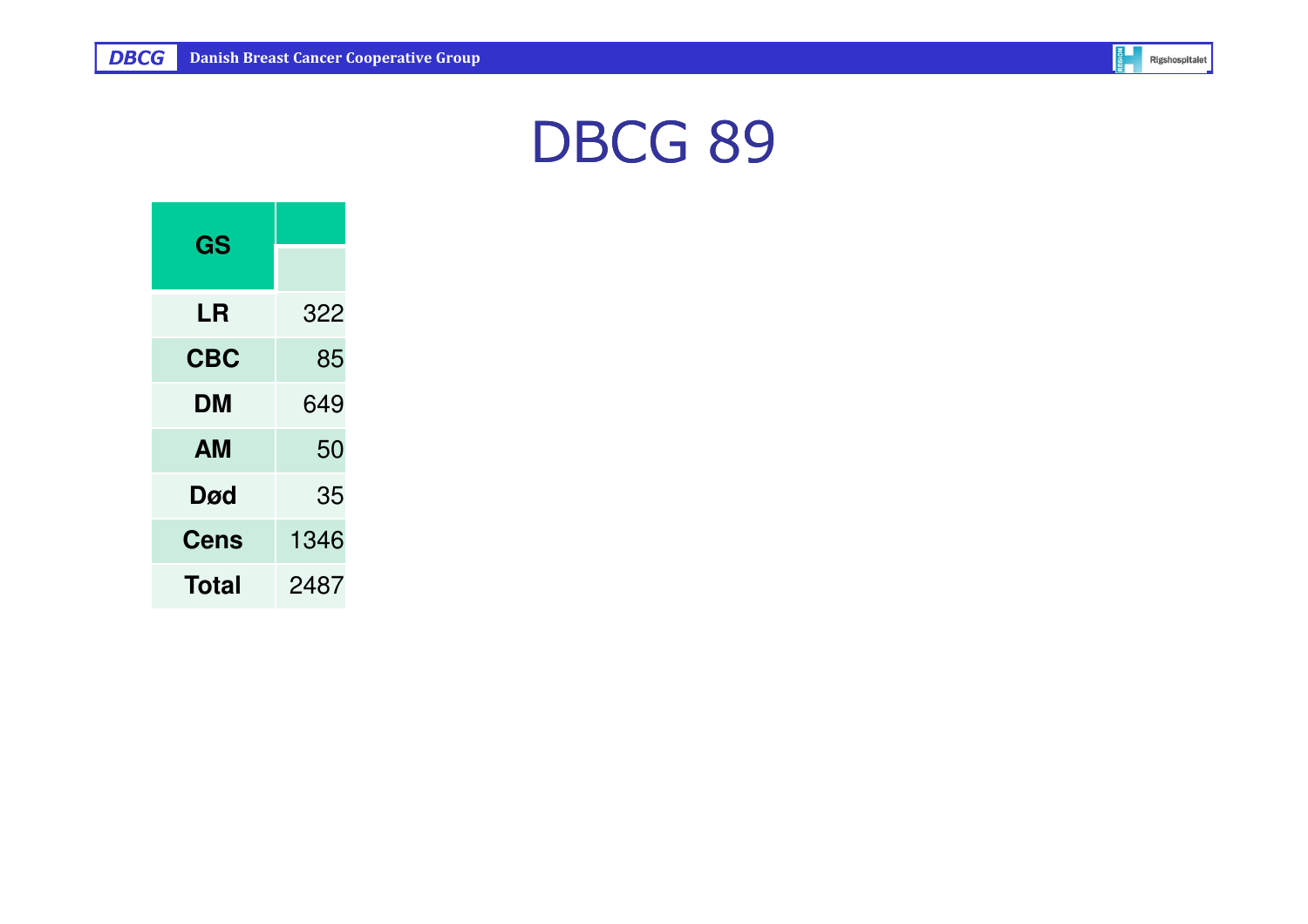

| GS                |     | <b>LPR</b>     |                |              |                |                                |   |  |  |  |
|-------------------|-----|----------------|----------------|--------------|----------------|--------------------------------|---|--|--|--|
|                   |     |                |                |              |                | <b>LR CBC AM Død Cens Miss</b> |   |  |  |  |
| <b>LR</b>         | 322 | 25             | 37             |              | 87 124         | 49                             |   |  |  |  |
| <b>CBC</b>        | 85  | $\overline{0}$ | 69             | $-5$         | 6              | 4                              |   |  |  |  |
| DM                | 649 | $\overline{4}$ |                |              | 9 215 386      | 35                             |   |  |  |  |
| <b>AM</b>         | 50  | $\overline{0}$ | $\overline{2}$ | 37           | $\overline{7}$ | 4                              |   |  |  |  |
| <b>Død</b>        | 35  | $\overline{0}$ | $\overline{0}$ | $\mathbf{3}$ | 32             | 0                              |   |  |  |  |
| <b>Cens</b> 1346  |     | $\overline{2}$ | 21             | 62           | 43             | 1215                           | 3 |  |  |  |
| <b>Total 2487</b> |     | 31             |                |              | 138 409 598    | 1307                           |   |  |  |  |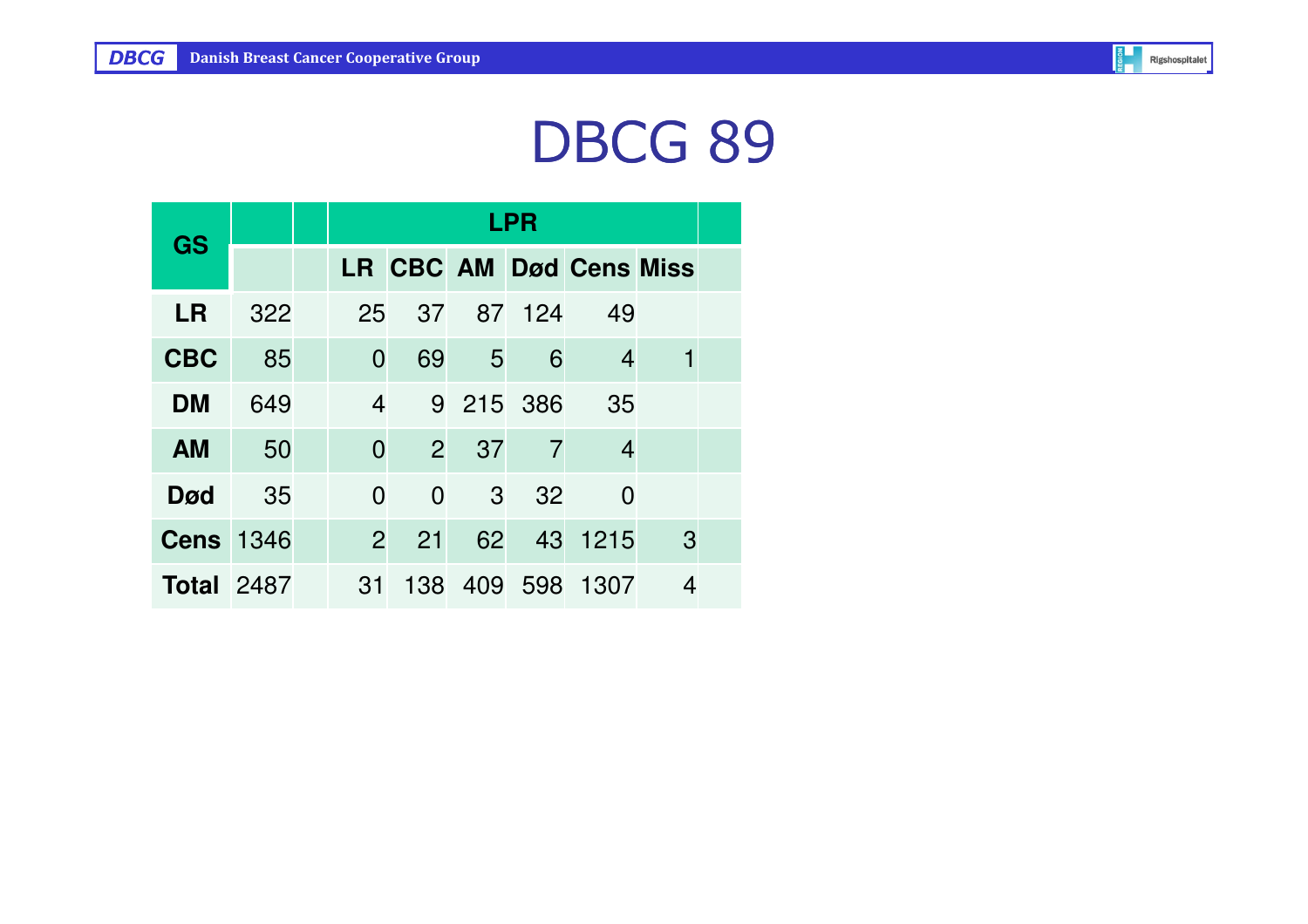

| GS           |      |                | <b>LPR</b>     |     |                |                      |                |  |  |  |  |
|--------------|------|----------------|----------------|-----|----------------|----------------------|----------------|--|--|--|--|
|              |      | <b>LR</b>      | CBC AM         |     |                | <b>Død Cens Miss</b> |                |  |  |  |  |
| <b>LR</b>    | 322  | 25             | 37             |     | 87 124         | 49                   |                |  |  |  |  |
| <b>CBC</b>   | 85   | $\overline{0}$ | 69             | 5   | 6              | $\overline{4}$       |                |  |  |  |  |
| <b>DM</b>    | 649  | $\overline{4}$ | 9              |     | 215 386        | - 35                 |                |  |  |  |  |
| <b>AM</b>    | 50   | $\overline{0}$ | $\overline{2}$ | 37  | $\overline{7}$ | $\overline{4}$       |                |  |  |  |  |
| <b>Død</b>   | 35   | $\overline{0}$ | $\overline{0}$ | 3   | 32             | $\overline{0}$       |                |  |  |  |  |
| <b>Cens</b>  | 1346 | $\overline{2}$ | 21             | 62  |                | 43 1215              | 3              |  |  |  |  |
| <b>Total</b> | 2487 | 31             | 138            | 409 |                | 598 1307             | $\overline{4}$ |  |  |  |  |

N=163+1215=1378 E=1141

Sensitivitet – True Positive Rate –  $163/1141 = 14\%$ Overensstemmelse 1378/2487 = 55%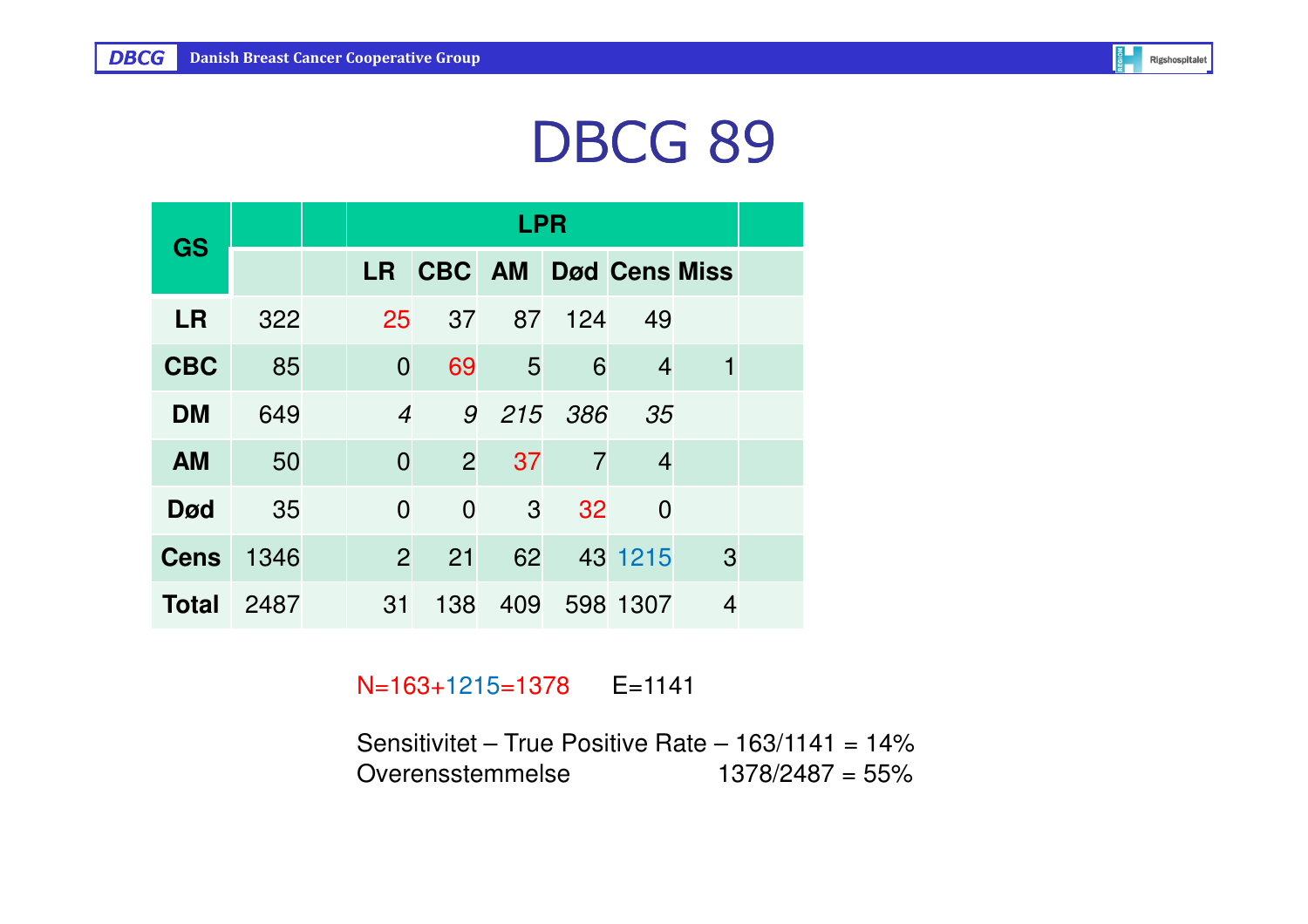| <b>GS</b>         |     |                | <b>LPR</b>     |                |     |                |                |                |                |                | <b>DBCG</b>    |                |                |                 |
|-------------------|-----|----------------|----------------|----------------|-----|----------------|----------------|----------------|----------------|----------------|----------------|----------------|----------------|-----------------|
|                   |     | LR .           | <b>CBC AM</b>  |                |     | Død Cens Miss  |                | LR             | <b>CBC</b>     | <b>DM</b>      | <b>AM</b>      |                | Død Cens -P    |                 |
| <b>LR</b>         | 322 | 25             | 37             | 87             | 124 | 49             |                | 256            |                | 19             | $\overline{2}$ | 17             | 23             | $\overline{4}$  |
| <b>CBC</b>        | 85  | $\overline{0}$ | 69             | 5 <sup>5</sup> | 6   | $\overline{4}$ | 1              | $\overline{0}$ | 75             | $\overline{2}$ | $\overline{0}$ | 1              | $\overline{7}$ | $\overline{0}$  |
| <b>DM</b>         | 649 | $\overline{4}$ | 9              | 215            | 386 | 35             |                | 16             | $\overline{4}$ | 509            | 3              | 77             | 35             | $5\overline{)}$ |
| <b>AM</b>         | 50  | $\overline{0}$ | $\overline{2}$ | 37             | 7   | $\overline{4}$ |                | $\overline{2}$ | $\overline{0}$ | 5              | 33             | 3              | $\overline{7}$ | $\overline{0}$  |
| <b>Død</b>        | 35  | $\overline{0}$ | $\overline{0}$ | 3              | 32  | $\overline{0}$ |                | $\overline{0}$ | $\overline{0}$ | $\overline{0}$ | $\overline{0}$ | 29             | 2              | $\overline{4}$  |
| <b>Cens 1346</b>  |     | $\overline{2}$ | 21             | 62             | 43  | 1215           | 3              | 8              | $\overline{7}$ | 11             | $\overline{4}$ | 5 <sup>5</sup> | 1305           | 6               |
| <b>Total 2487</b> |     | 31             | 138            | 409            | 598 | 1307           | $\overline{4}$ | 282            | 87             | 546            | 42             | 132            | 1379           | 19              |

#### N=163+1215=1378 E=1141

Sensitivitet 163/1141 = 14%Overensstemmelse 1378/2487 = 55%

+GS –LPR 92, -GS +L 128, ++ 885

#### N=902+1305=2207 E=1141

Sensitivitet 902/1141 = 79%Overensstemmelse 2207/2487 = 89%

+GS –D 74, -GS +D 35, ++ 152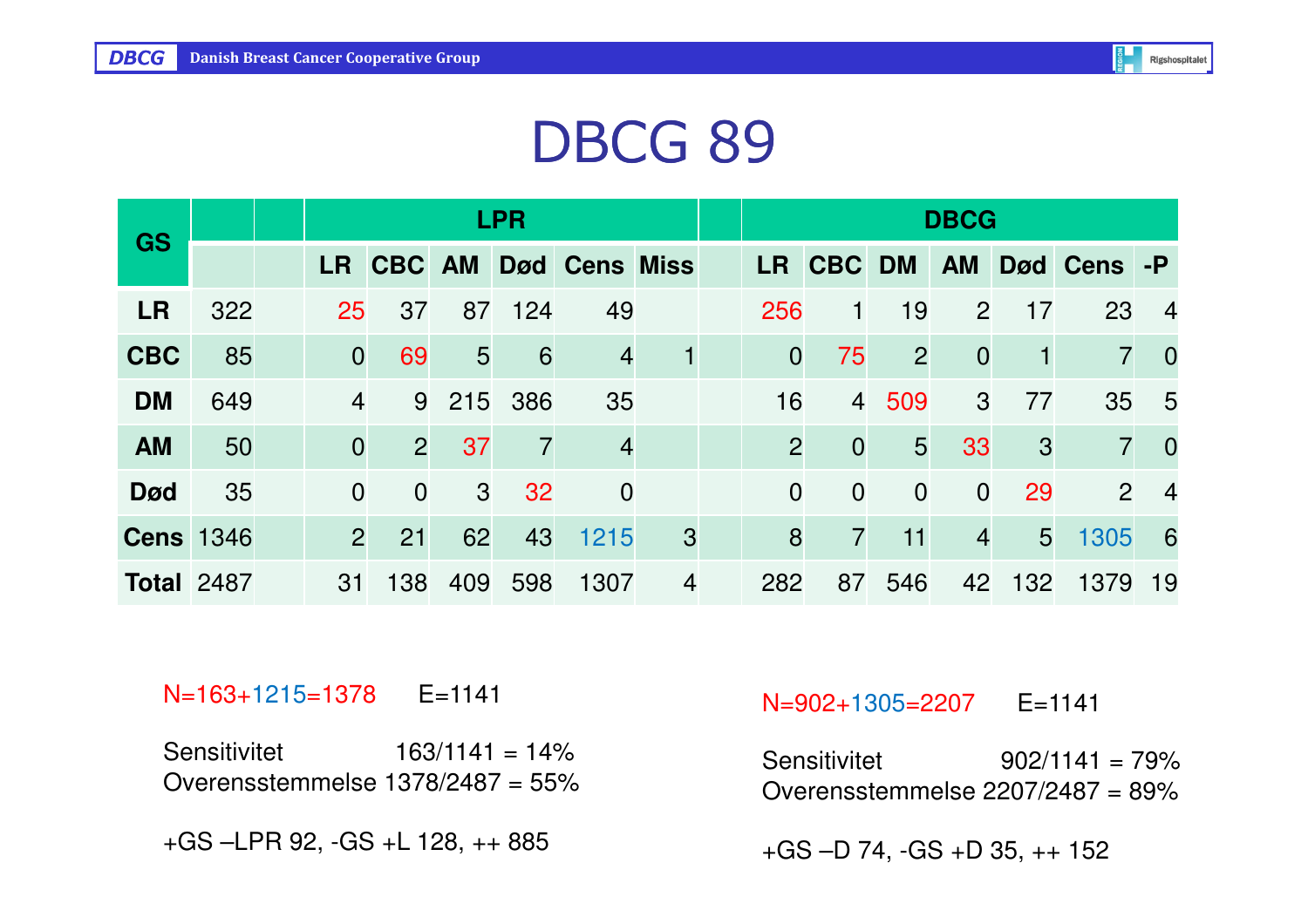

# DBCG 89 +/- 30 dg

|                   |     |                 | <b>LPR</b>              |                |                 | <b>DBCG</b> |                |                |                |                |                |              |  |
|-------------------|-----|-----------------|-------------------------|----------------|-----------------|-------------|----------------|----------------|----------------|----------------|----------------|--------------|--|
| <b>GS</b>         |     |                 | LR CBC AM Død Cens Miss |                |                 |             |                | LR CBC DM      |                | <b>AM</b>      |                | Død Cens - P |  |
| <b>LR</b>         | 322 | $\frac{20}{25}$ | 19                      | 29             | 1               |             | 244<br>256     | 1              | 15             | $\overline{2}$ | $\overline{0}$ |              |  |
| <b>CBC</b>        | 85  | $\overline{0}$  | 63<br>69                | $\overline{2}$ |                 |             | $\overline{0}$ | 74<br>75       | $\mathbf{1}$   | $\overline{0}$ |                |              |  |
| <b>DM</b>         | 649 | $\overline{0}$  | 5 <sup>1</sup>          | 92<br>215      | 25<br>386       |             | 15             | $\overline{3}$ | 483<br>509     | $\overline{2}$ | 21<br>77       |              |  |
| <b>AM</b>         | 50  | $\overline{0}$  | $\mathbf{1}$            | 26<br>37       |                 |             | $\overline{2}$ | $\mathbf 0$    | $\overline{c}$ | 30<br>33       |                |              |  |
| <b>Død</b>        | 35  | $\overline{0}$  | $\overline{0}$          | $\mathbf{3}$   | $\frac{32}{32}$ |             | $\overline{0}$ | $\mathbf 0$    | $\overline{0}$ | $\mathbf 0$    | 29<br>29       |              |  |
| <b>Cens 1346</b>  |     |                 |                         |                |                 |             |                |                |                |                |                |              |  |
| <b>Total 2487</b> |     |                 |                         |                |                 |             |                |                |                |                |                |              |  |

 $N=163$  ->  $N=141$ 

 $N=902 - D$  N=860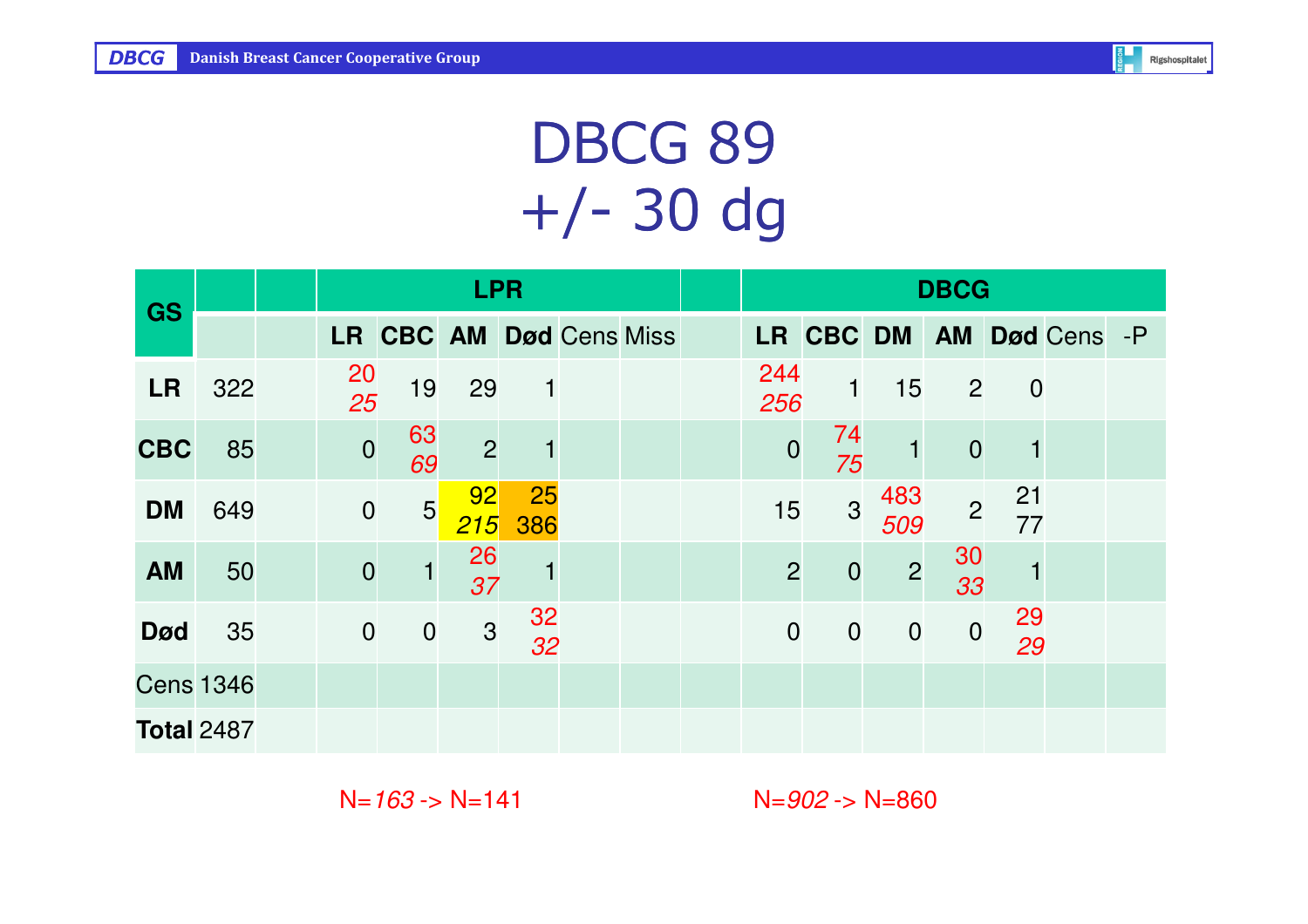# Manglende komplethed indflydelse på sygdomsfri overlevelse

| DFS %       |                | <b>BIG 1-98</b> | <b>DBCG 89 BD</b> |            |  |  |
|-------------|----------------|-----------------|-------------------|------------|--|--|
|             | $\overline{b}$ | 10              | 5                 | 10         |  |  |
|             |                |                 |                   |            |  |  |
| <b>GS</b>   | 79 (77;81)     | 63 (60;66)      | 61 (59;63)        | 47 (44;49) |  |  |
| <b>LPR</b>  | 81 (79;83)     | 62 (59;65)      | 68 (66;70)        | 51 (49;53) |  |  |
| <b>DBCG</b> | 81 (79;83)     | 65 (63;68)      | 63 (61;65)        | 49 (46;51) |  |  |
|             |                |                 |                   |            |  |  |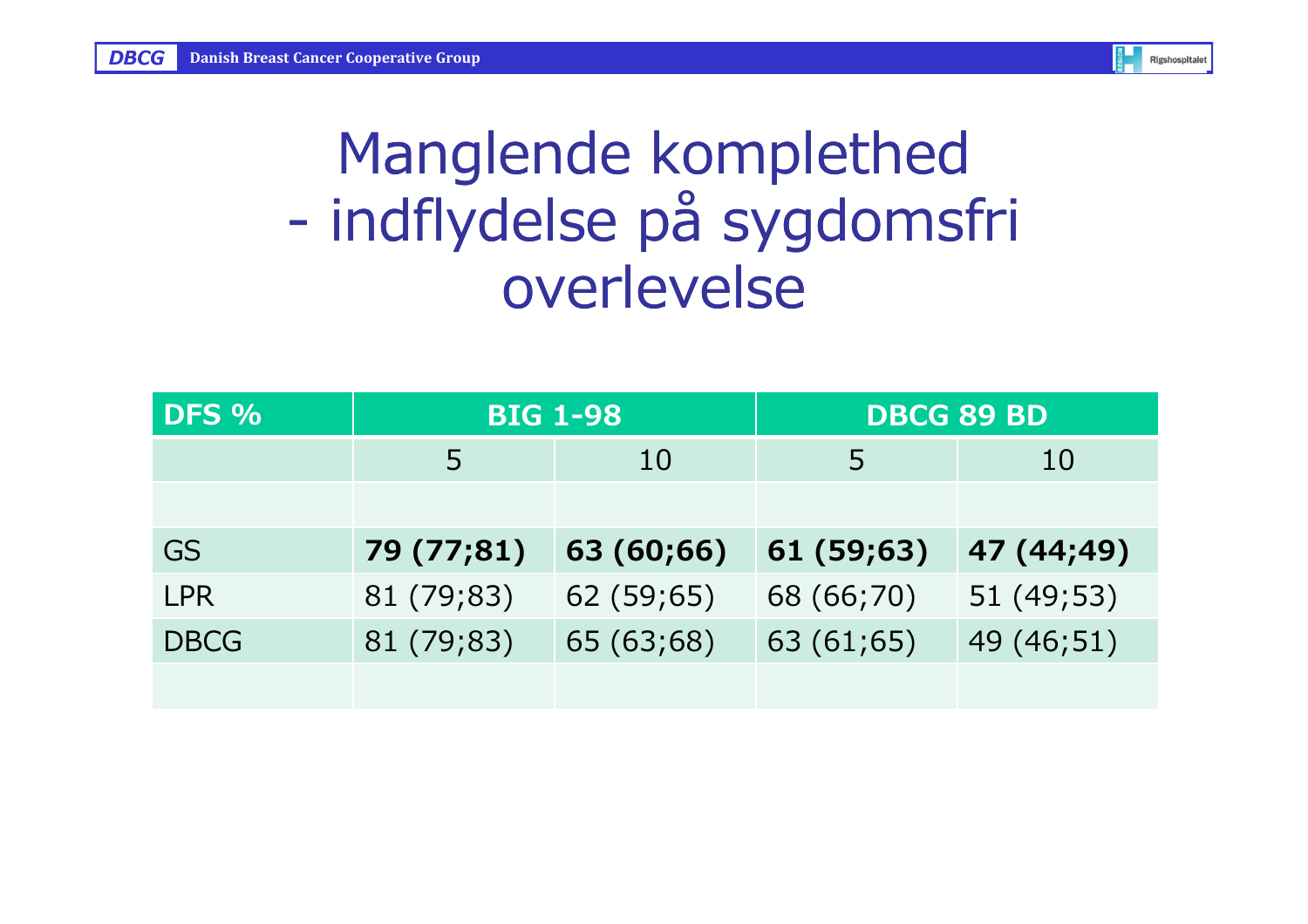### Konklusion

|                 |            | <b>BIG 1-98</b> |             | <b>DBCG 89 BD</b> |            |             |  |
|-----------------|------------|-----------------|-------------|-------------------|------------|-------------|--|
|                 | GS         | <b>LPR</b>      | <b>DBCG</b> | GS                | <b>LPR</b> | <b>DBCG</b> |  |
| Overensst       |            | 76              | 86          |                   | 55         | 89          |  |
| $+ +$           |            | 18              | 9           |                   | 36         | 6           |  |
|                 |            |                 |             |                   |            |             |  |
| <b>DFS</b>      |            |                 |             |                   |            |             |  |
| $5\overline{)}$ | 79 (77;81) | 81 (79;83)      | 81 (79;83)  | 61 (59;63)        | 68 (66;70) | 63 (61;65)  |  |
| 10              | 63 (60;66) | 62 (59;65)      | 65 (63;68)  | 47 (44;49)        | 51 (49;53) | 49 (46;51)  |  |
|                 |            |                 |             |                   |            |             |  |

- Tidsmæssig udvikling LPR kodning
- Behov for validering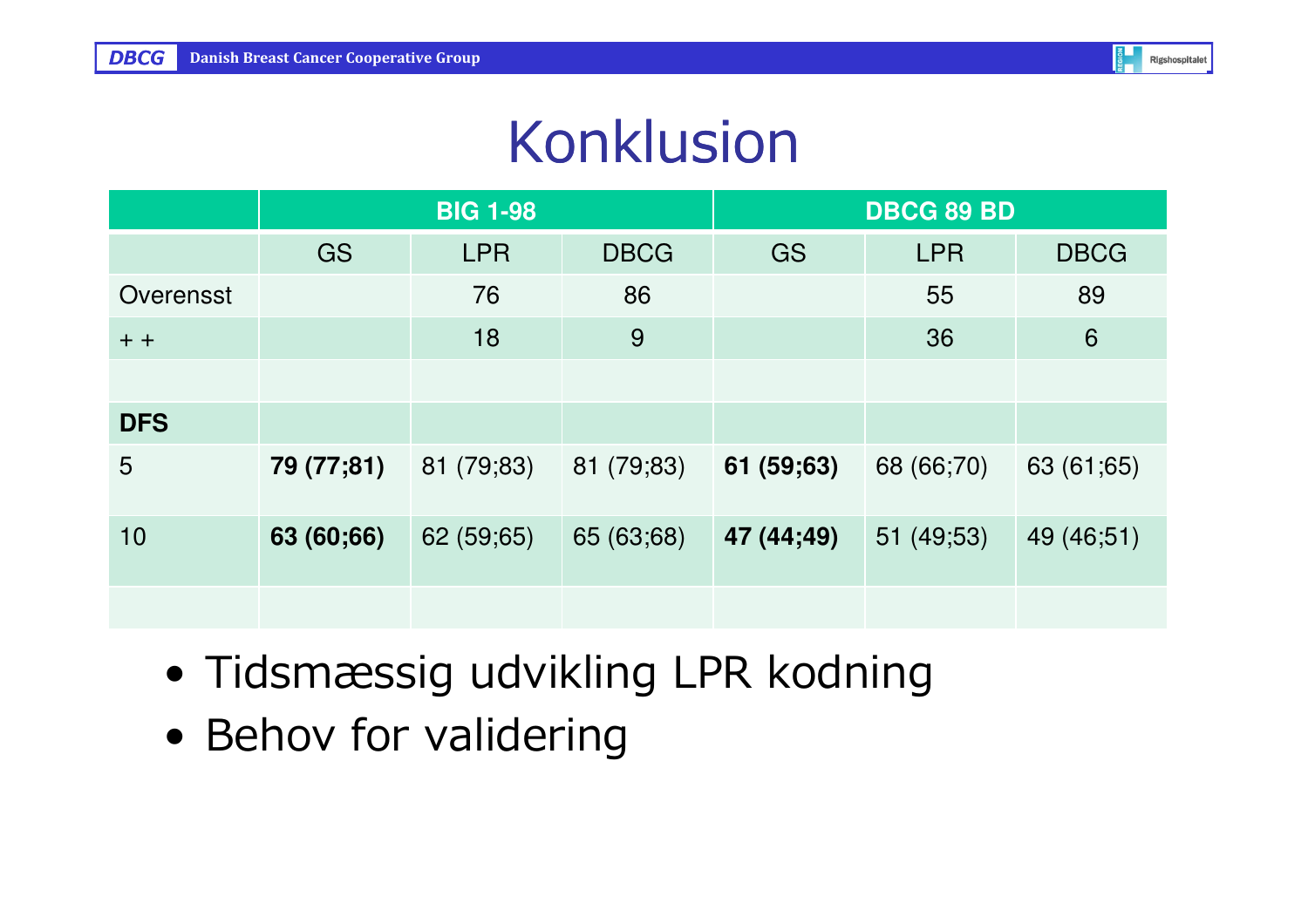

# BIG 1-98DBCG vs LPR

| <b>DBCG</b>  | <b>LPR</b>     |                |                |                |                |              |  |  |  |  |
|--------------|----------------|----------------|----------------|----------------|----------------|--------------|--|--|--|--|
|              | <b>LR</b>      | <b>CBC</b>     | <b>AM</b>      | <b>Død</b>     | <b>Cens</b>    | <b>Total</b> |  |  |  |  |
| <b>LR</b>    | 6              | 3              | 13             | 6              | $\overline{2}$ | 30           |  |  |  |  |
| <b>CBC</b>   | $\overline{0}$ | 34             |                |                |                | 37           |  |  |  |  |
| <b>DM</b>    | $\overline{4}$ |                | <u>70</u>      | <u>73</u>      | <u>19</u>      | <u>167</u>   |  |  |  |  |
| <b>AM</b>    | $\overline{0}$ | $\overline{0}$ | 56             |                | $\overline{2}$ | 59           |  |  |  |  |
| <b>Død</b>   | $\overline{0}$ | $\overline{0}$ | 44             | 107            | $\overline{0}$ | 151          |  |  |  |  |
| <b>Cens</b>  | $\overline{0}$ | 3              | 63             | 19             | 866            | 951          |  |  |  |  |
| $-P$         | $\overline{0}$ | $\overline{0}$ | $\overline{0}$ | $\overline{0}$ |                |              |  |  |  |  |
| <b>Total</b> | 10             | 41             | 247            | 207            | 891            | 1396         |  |  |  |  |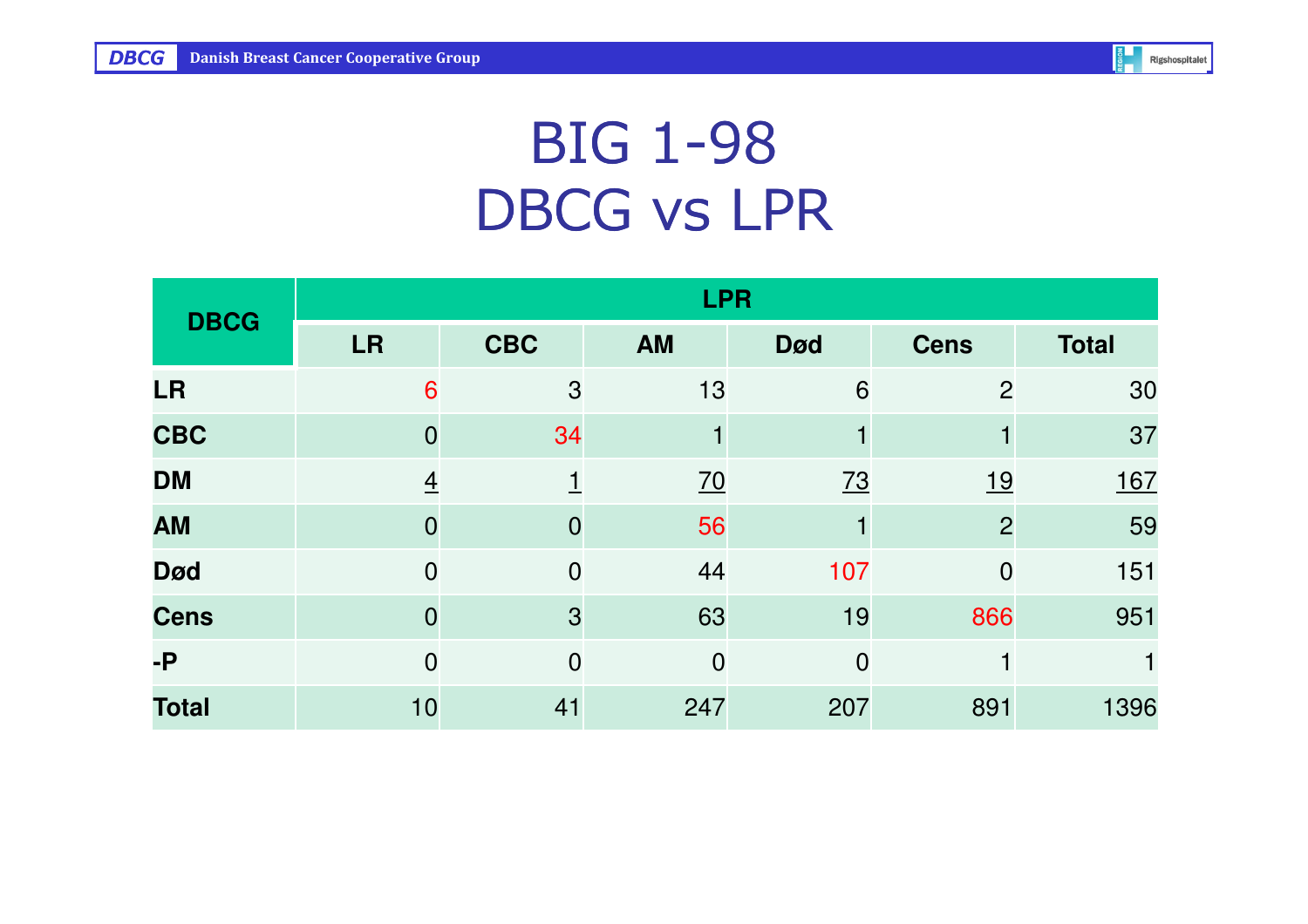

# BIG 1-98+- 30 dg

| <b>DBCG</b>  | <b>LPR</b>     |                |                |                |             |                |  |  |  |  |
|--------------|----------------|----------------|----------------|----------------|-------------|----------------|--|--|--|--|
|              | <b>LR</b>      | <b>CBC</b>     | <b>AM</b>      | <b>Død</b>     | <b>Cens</b> | <b>Total</b>   |  |  |  |  |
| <b>LR</b>    | $\overline{4}$ | 3              | 5              | $\overline{0}$ | 0           | 12             |  |  |  |  |
| <b>CBC</b>   | $\overline{0}$ | 29             |                | 0              |             | 30             |  |  |  |  |
| <b>DM</b>    | $\overline{4}$ | $\overline{0}$ | 32             | $\overline{7}$ | 0           | 43             |  |  |  |  |
| <b>AM</b>    | $\overline{0}$ | 0              | 31             | $\overline{0}$ |             | 31             |  |  |  |  |
| <b>Død</b>   | $\overline{0}$ | $\overline{0}$ | 6              | 102            | 0           | 108            |  |  |  |  |
| <b>Cens</b>  | $\overline{0}$ |                |                |                | 812         | 814            |  |  |  |  |
| $-P$         | $\overline{0}$ | $\Omega$       | $\overline{0}$ | $\overline{0}$ | $\Omega$    | $\overline{0}$ |  |  |  |  |
| <b>Total</b> | 8              | 32             | 76             | 110            | 812         | 1038           |  |  |  |  |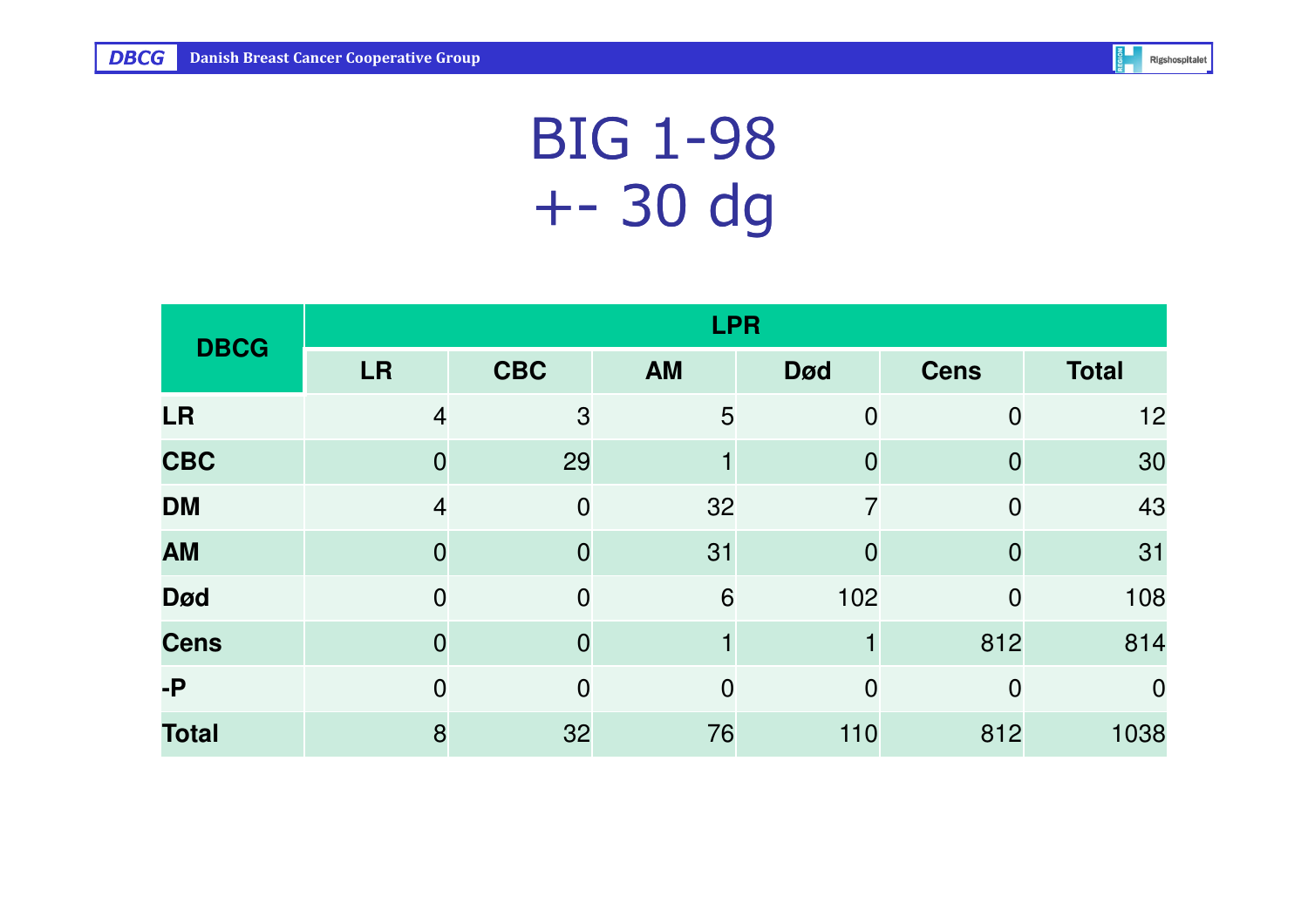

# DBCG 89 BDDBCG vs LPR

| <b>DBCG</b>  | <b>LPR</b>     |                 |            |                |                |              |  |  |  |  |
|--------------|----------------|-----------------|------------|----------------|----------------|--------------|--|--|--|--|
|              | <b>LR</b>      | <b>CBC</b>      | <b>AM</b>  | <b>Død</b>     | <b>Cens</b>    | <b>Total</b> |  |  |  |  |
| <b>LR</b>    | 24             | 33              | 75         | 104            | 46             | 282          |  |  |  |  |
| <b>CBC</b>   | $\overline{0}$ | 70              | 6          | 5              | 5              | 86           |  |  |  |  |
| <b>DM</b>    | $\overline{3}$ | $\underline{8}$ | <u>185</u> | <u>313</u>     | 37             | 546          |  |  |  |  |
| <b>AM</b>    | $\overline{0}$ | $\overline{2}$  | 33         | 5              | $\overline{2}$ | 42           |  |  |  |  |
| <b>Død</b>   | $\overline{2}$ |                 | 29         | 100            | $\overline{0}$ | 132          |  |  |  |  |
| <b>Cens</b>  | $\overline{2}$ | 24              | 76         | 64             | 1210           | 1376         |  |  |  |  |
| $-P$         | $\overline{0}$ | $\overline{0}$  | 5          | $\overline{7}$ | $\overline{7}$ | 19           |  |  |  |  |
| <b>Total</b> | 31             | 138             | 409        | 598            | 1307           | 2483         |  |  |  |  |
|              |                |                 |            |                |                |              |  |  |  |  |